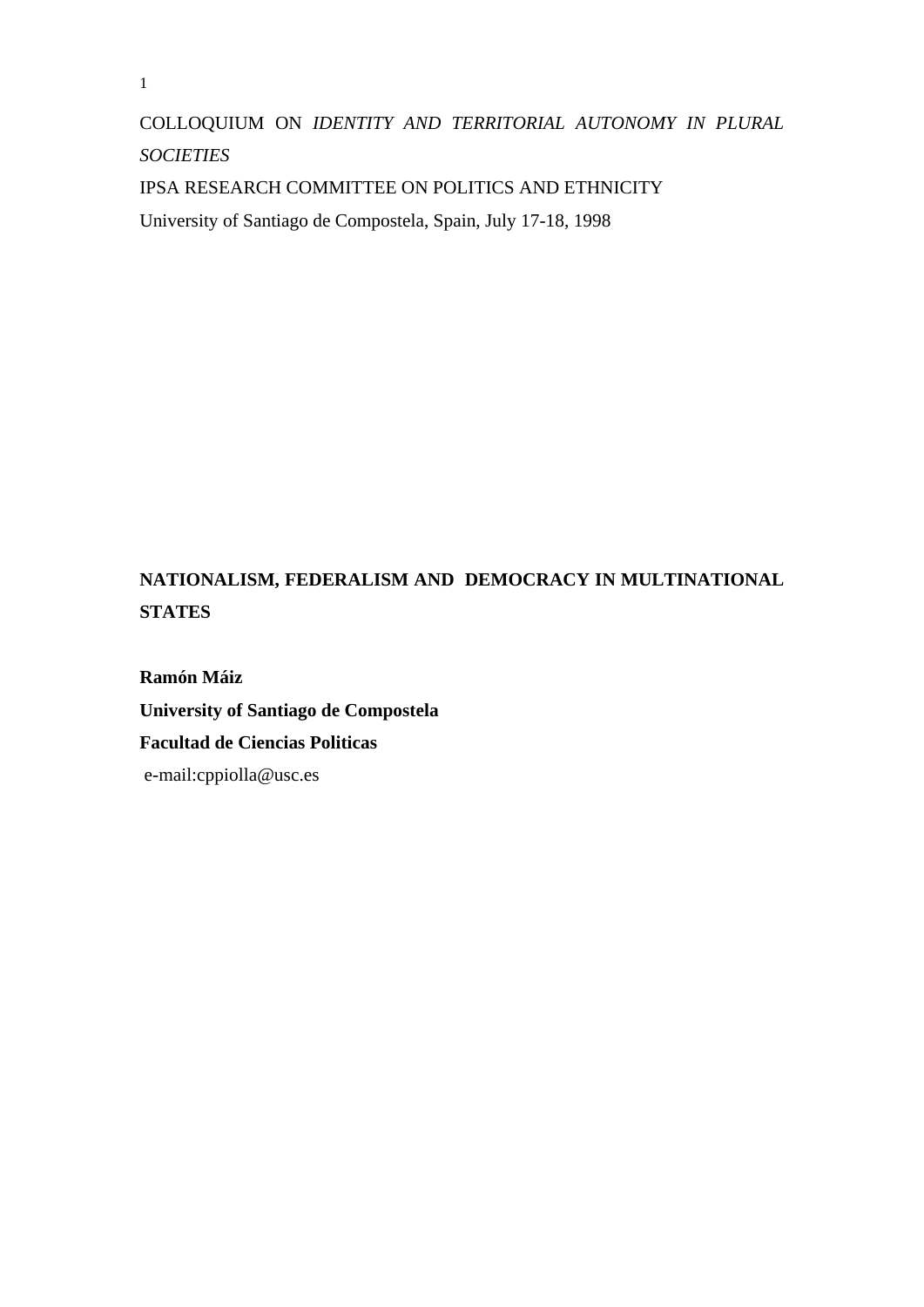# COLLOQUIUM ON *IDENTITY AND TERRITORIAL AUTONOMY IN PLURAL SOCIETIES*  IPSA RESEARCH COMMITTEE ON POLITICS AND IDENTITY University of Santiago de Compostela, Spain, July 17-18, 1998

### **NATIONALISM, FEDERALISM AND DEMOCRACY IN MULTINATIONAL STATES**

### **Ramón Máiz**

#### **Universidade de Santiago de Compostela**

The nineties have turned out to be extraordinarily rich for the study of nationalism, both in the area of political experience as well as in the realm of theoretical elaboration. The logic of democracy and the logic of nationalism have on occasion shown themselves to be in open conflict, while in other cases they are at the very least not completely in agreement, demonstrating significant imbalances in Eastern Europe and in some Western European states as well as Canada. At times this gap between the two political logics has derived from internal nationalist problems that question the traditional centralism of the Nation-state. On other occasions it arises from the increasingly multiethnic nature of societies due to the presence of immigrant minorities that demand a political statute of recognition of their differences. The case to be examined here is of special relevance: *multinational states*, that is, states that contain one or more national minorities coexisting with a national majority that has historically been the backbone of the state. The nation/state equation, inherited from the Nineteenth century, has become problematic due to crises in traditionally unitary nation-states (Spain, England, Italy), in federal or quasi-federal ones (Canada, Belgium), and the rise of new independent states that implement compulsive policies of nationalization after their authoritarian regimes broke down (ex-Yugoslavia and ex-USSR). This has forced a re-examination of the conditions that could make possible the harmonious and democratic coexistence of several nationalities within one same state.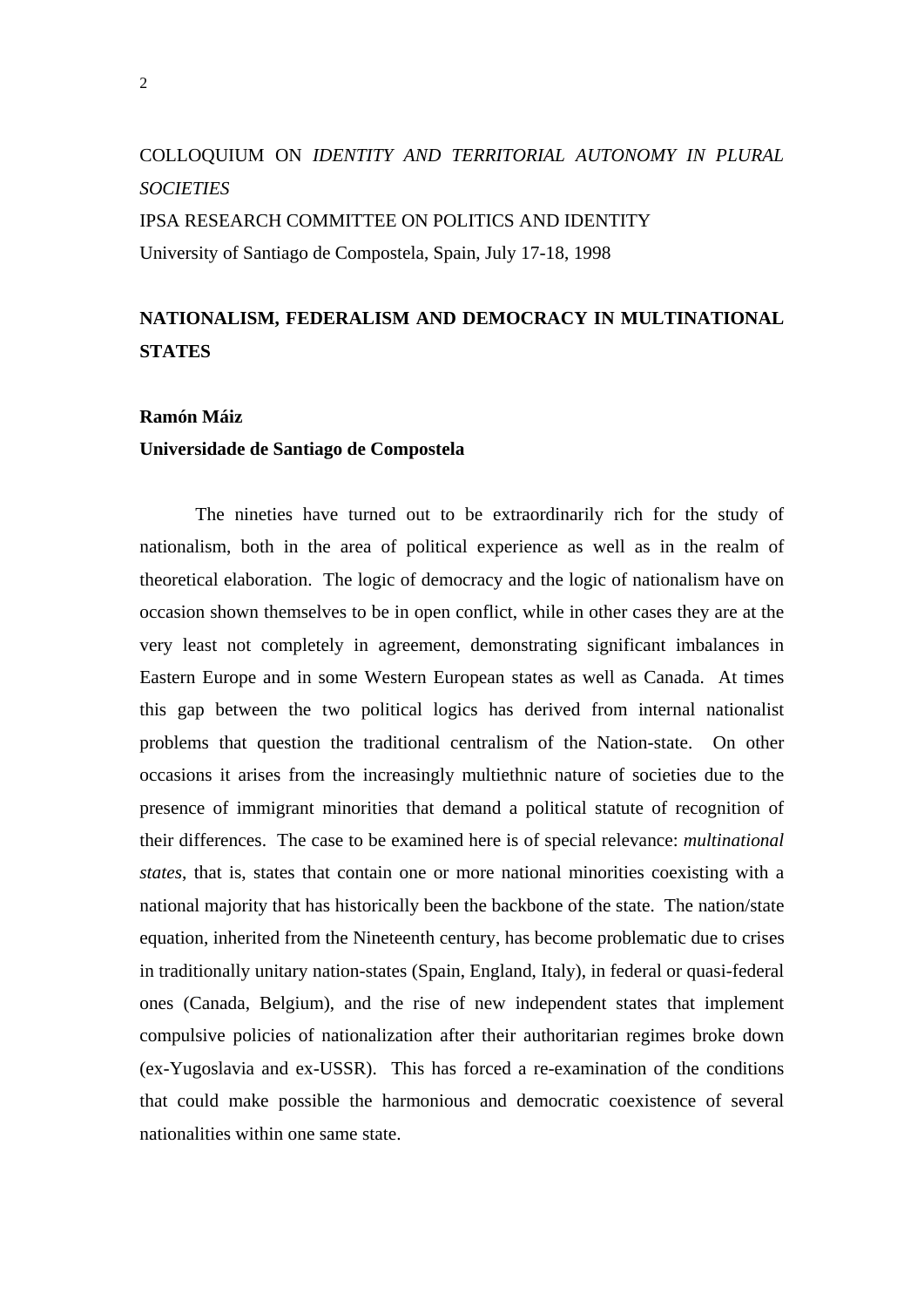All of these events have given rise to rich and complex institutional and regulatory experiences, manifesting the limits to traditional policies of assimilation, ethnic regulation and accommodation. New inroads have also been made into reformulating the classical structures of federalism and consociationalism, giving flexibility to the solutions and classical models of political decentralization and selfgovernment. In addition, this laboratory of experiences has resulted in more elaborate reasoning, both of empirical or comparative tendency and normative, strongly influenced by the pressing political problems of all these countries. Thus, when considering national problems from the perspective of encouraging democracy, we have again found that it makes little sense to separate the analysis of what is and its causal explanations from the analysis of what should be and its philosophical-political and moral fundamentals.

 Given the new experiences and theoretical developments, we are at an excellent juncture to proceed with a reevaluation of the set of problems posed by selfgovernment, political decentralization and the production/recognition of collective political identities. Taken from the perspective that here concerns us - multinational states – it would demand a point of departure that overcomes the mutual misunderstanding that has until now been characteristic of the various fields of study directly involved in this question. First of all then, it will be necessary to closely interconnect three fields of analysis that have so far been foreign to each other, developing themselves in compartmentalized fashion, working on separate tables. We are referring to the political theory of democracy, the comparative institutional studies of federalism and the analysis of nationalist mobilization. But in second place, it will be no less important to place alongside each other *positive* analyses and empirically oriented theories, and the most novel contributions that have taken place within *normative* theory in the fields of federalism, nationalism and democracy. As they develop their research programs, hypotheses and questions, normative theories have need of the analysis that sociology and political science offer of nationalist mobilization and the constructive efficacy of institutions, while the empiric theories cannot ignore the normative world of recognized values, free choice agreements and democracy.

 In effect, the three fields cited have experienced recent novel and interesting developments, both in the empirical-positive realm and in the normative one, allowing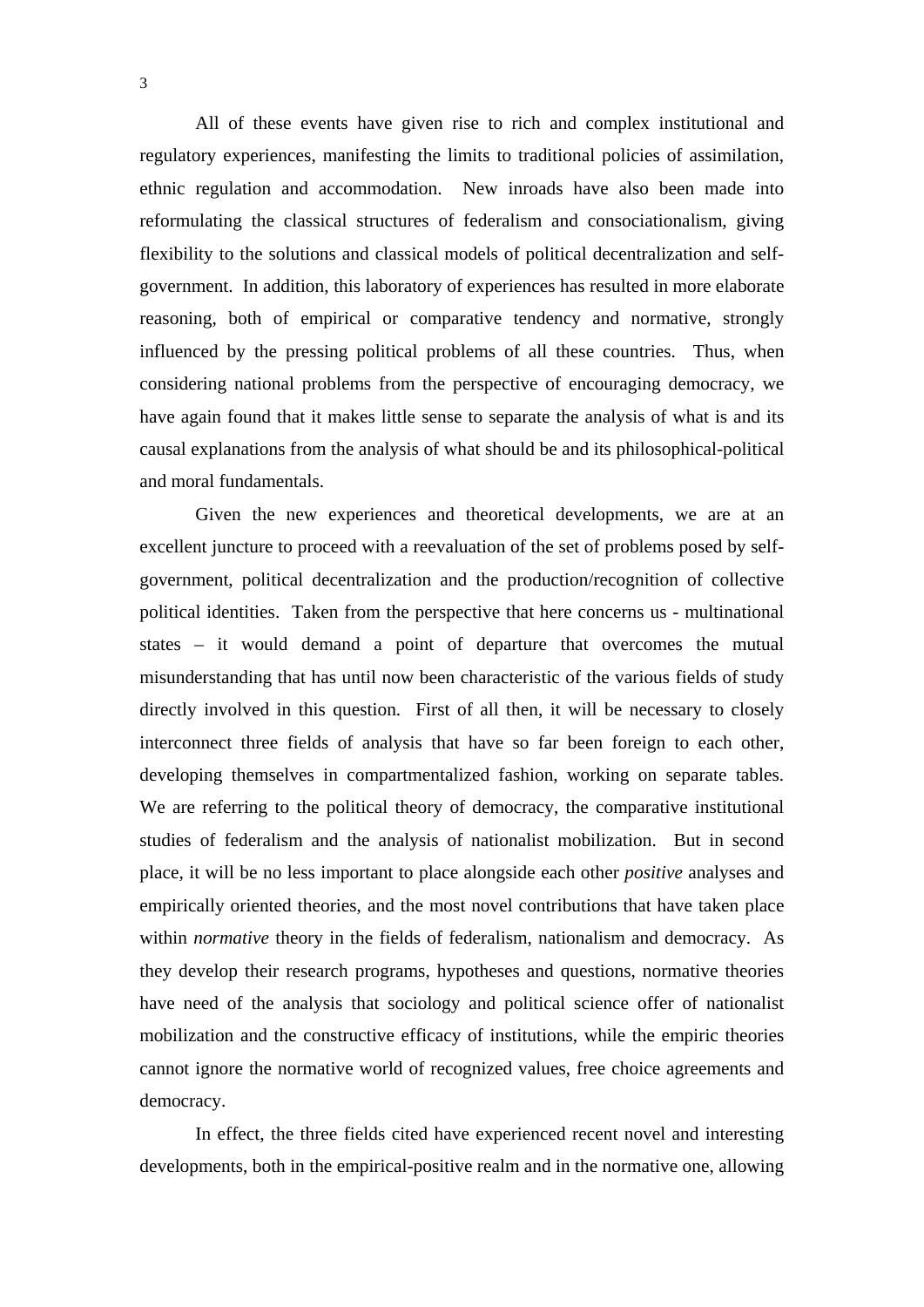for a much deeper and unprejudiced discussion of the problems that contemporary multinational states pose. Something has taken place in this field of study, which seems to indicate that we are moving slowly towards a perspective finally capable of overcoming the limited traditional duality of nationalism and statism, heads and tales of the same obsolete and reductionist vision of the problem.

 Thus the theory of democracy has pointed out the insufficiencies of both the self-satisfied polyarchic minimums, as well as the participative euphoria of the seventies. It has generated a revision, which parting from processes of deliberation and the moral resources and constitutive efficacy of institutions, points towards a viewpoint that is not merely "expressive" of democratic politics, but is also constructive or, so to speak, "performative" concerning preferences, interests and identities. Studies of federalism in turn have gone beyond the classical model of legal-formal and taxonomic analyses, in order to examine the dynamic and open processes of flexible self-regulation, centering on the interaction between cooperation and competition, actors and institutions. Finally, recent nationalism studies have overcome the traditional primordial and organic model of the nation - which defined it objectively based on a series of diacritical features of race, culture, language or religion - in order to present it as the open and indeterminate result of a process of national construction which is politically generated from the very ethnicity itself by organizational, discursive and institutional mobilization.

 In the following pages we will examine briefly certain arguments derived from these theoretical contributions and from contemporary political experiences, with the reasonable conviction that they may contribute to the renewal of normative and institutional analysis of multinational states, thus in turn facilitating their complex democratic viability.

#### I. - DEMOCRATIC VALUES AND MULTINATIONAL STATES.

 The very existence of multinational states brings into the foreground an issue that had been prematurely considered as resolved by considering them as "nationstates": the prior definition of the *demos*, the agreement on the territorial basis for the legitimacy of political power. In effect, if the criteria for the democratic process presuppose the legitimacy of the unit upon which it develops, the justification for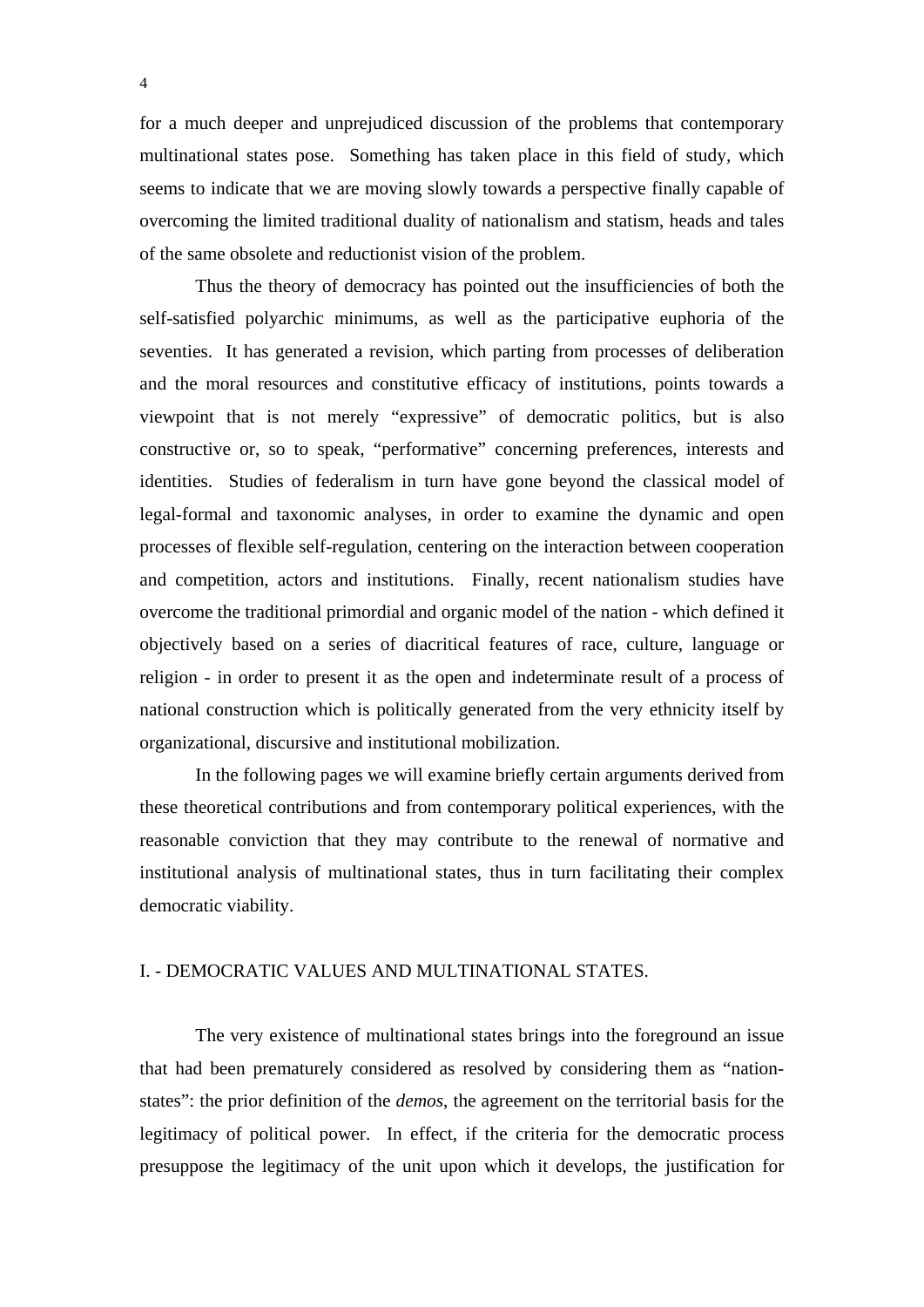identifying the "people" with the "nation" logically precedes the procedural requirements for a democracy (1). A democracy cannot exist without a prior agreement on the area of territorial validity of the political power: "the very definition of a democracy involves agreement by the citizens of a territory, however specified, on the procedures to be used to generate a government that can make legitimate claims on their obedience" (2). The democratic rationale itself is ultimately founded on a factual element, not a rational one (3). And the *popular sovereignty* that dictates the constituent power ("*We the people..."*) points us to *national sovereignty*, by which the people must see themselves as the nation ("une et indivisible") which surrounds itself with a state, in turn reinforcing its substantive unity and homogeneity (4). The purportedly self-evident national state implies that the nation, which is taken as an underlying assumption of democracy, becomes intellectually opaque (5). This opacity however disappears in multinational states, where the *demos* turns out to be composed of various *demoi*, who do not accept as legitimate a political power which they challenge as foreign and imposed. This occurs because the state, in spite of possessing overall democratic legitimacy for its institutions, does not recognize the right of *demoi* to develop their own culture, to protect their own economic interests, or in sum to develop some degree of self-government. The issue of which territorial unit is the appropriate one for making certain decisions, to infuse them with a double level of procedural and territorial legitimacy, is an area that is traditionally left unexamined in the political theory of democracy.

 However, there are two relevant contemporary issues in the normative debate concerning multinational states. Not only are the *people* presented as forming several nations, but in addition these nations redefine the people as the particularity of its citizens. That is, the concept of *citizenship* is reformulated in a drastic manner, since the singular individual is now within the "decisionmaking context" that his or her specific nationality provides. This context of a shared culture and language, of a political will to coexist and a common project, favors citizen trust, participation and autonomy at "regional" level. It thus constitutes a central dimension of the complex, plural citizenship of multinational states.

 Now this redefinition of the territorial legitimacy of political power and citizenship within multinational states implies, in turn, a reformulation of the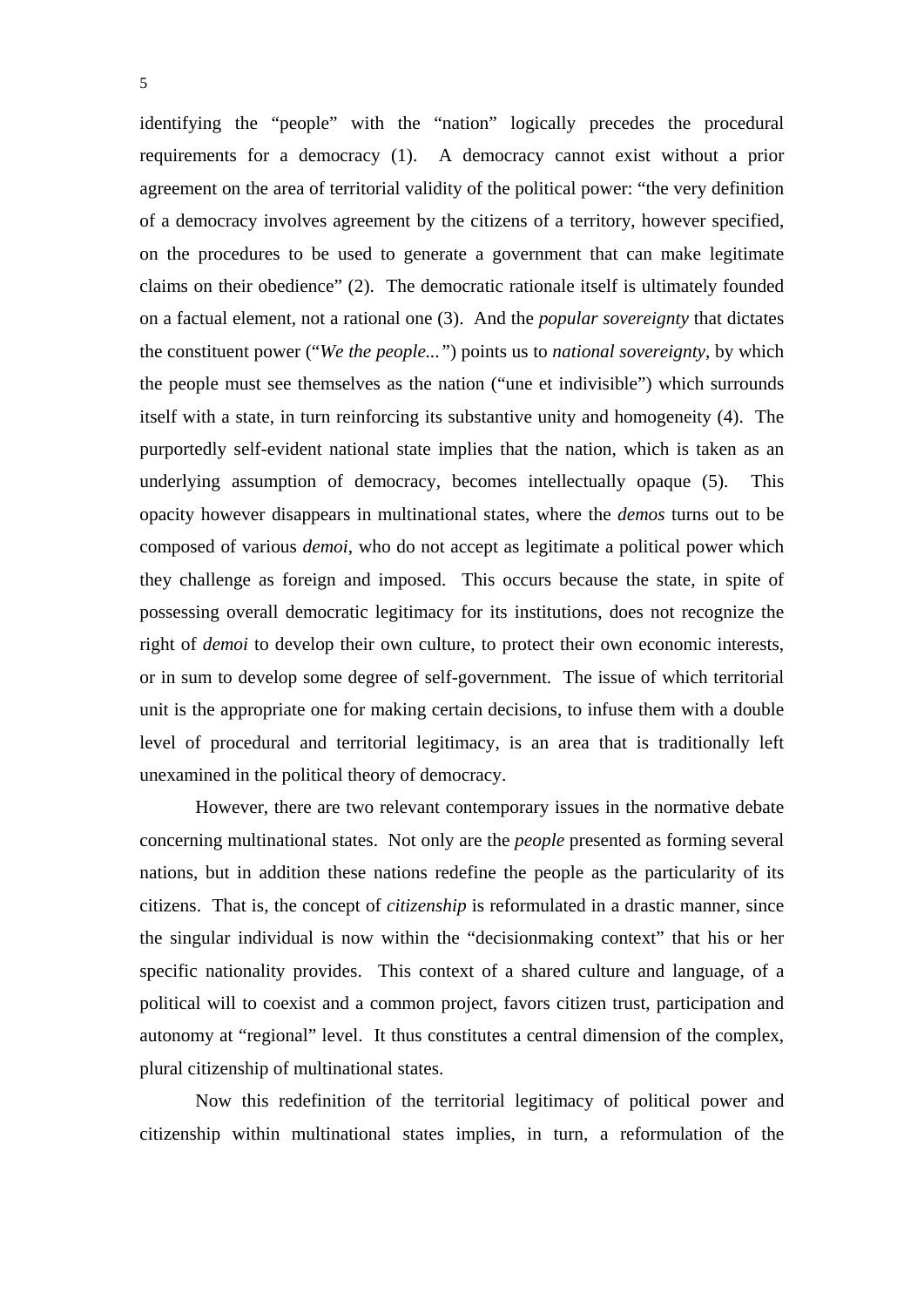traditional principals and values that rule democratic nation-states, as elaborated by the liberal tradition as self-evident mononational. We will examine this briefly.

 First of all, it becomes clear that the traditional concept of *freedom* is insufficient, since in its liberal formulation it is postulated unilaterally as "individual freedom", which resists or completely opposes the recognition of collective or group rights. In effect, freedom was translated above all as *freedom of choice*, by which every individual citizen chooses how to live his or her life, following criteria and beliefs that are irreducibly personal in regards to their conception of what is "good". But freedom also implies *autonomy*, that is, the capacity to revise and criticize one's own prior preferences, ends and beliefs, in order to change one's idea of the good life in the light of new information, experiences or deliberation (6).

 We cannot ignore the fact that both dimensions of liberty - choice and revision of one's own ends and beliefs - require not only freedom of information, but also tolerant education that respects other lifestyles. They also require the availability, in a real sense within anyone's grasp, of other values and cultures that are different from one's own. It demands, in sum, a plural environment that is as rich as possible, facilitating contrast, comparison and the possibility of choice and revision of one's own lifestyle.

 In addition, if freedom implies choice and autonomy, liberal society should provide not only the availability of options, but also attend to the sources that give meaning to individual's options. The cultural environment of one's own language, traditions, history, etc. often provides citizens with "meaningful ways of life" (7) in all human activities: economic, social, educational, etc. In fact the *national identity* is built upon a set of "myths, memories, values and symbols" (8). Citizens choose based on preinterpretations of the value of certain practices, values and attitudes. They do this from a context of choice that gives them a prior horizon of meaning, given in turn by one's own culture, language, historical tradition, and mythical-symbolical complex, a shared vocabulary of tradition and convention. This is precisely what nationality provides: a cultural context for preinterpretation of reality.

 Access to autonomy is thus a culturally mediated access. The choices and criteria for selection take place, not from the abstract rational view of a supposed "radical chooser", but from the specific standpoint provided by the original national culture. The citizen is always a "contextual individual" (9), a "strong evaluator" (10).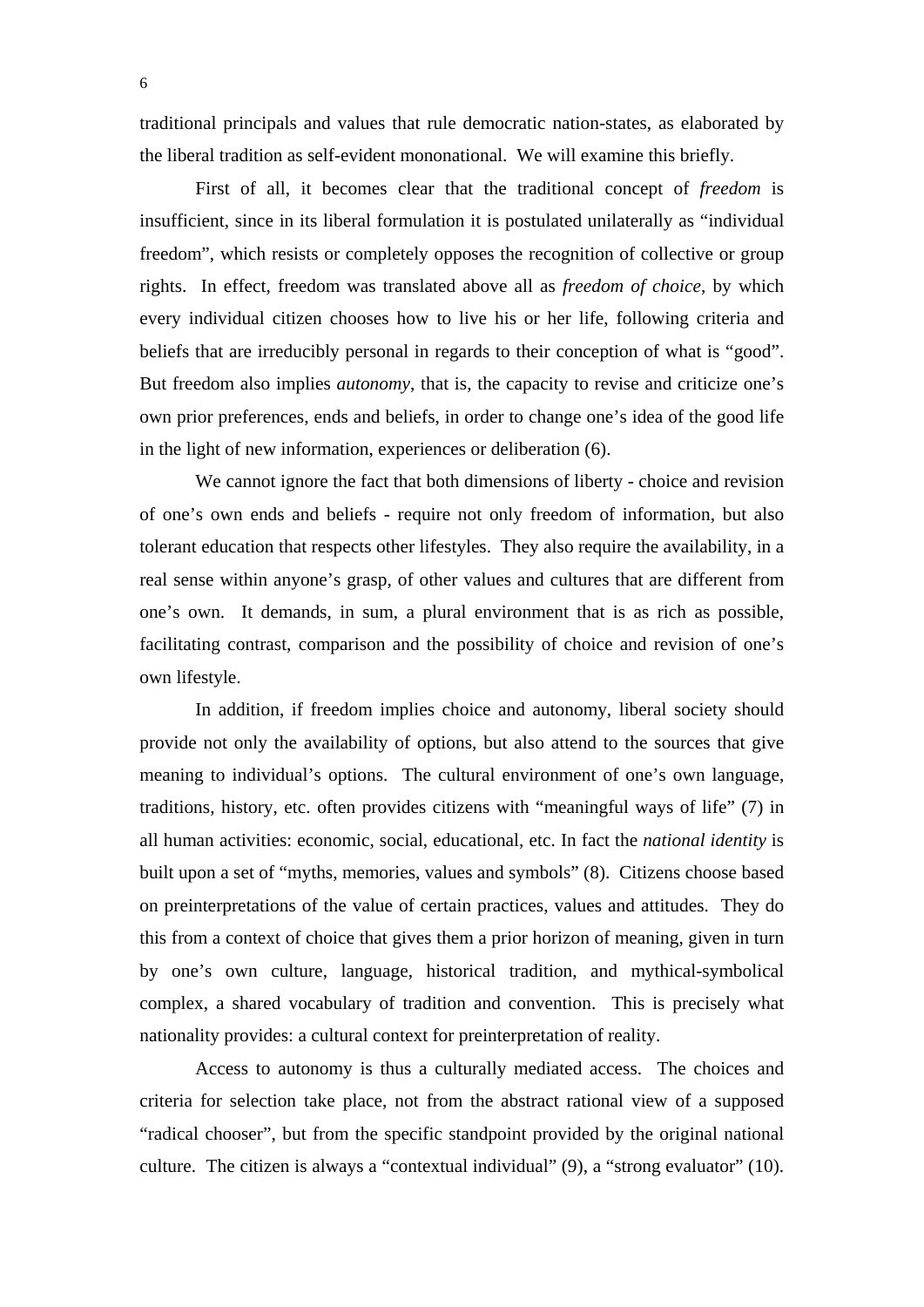People combine individuality and sociability, choice/revision of one's own ends along with a contextually and culturally given preunderstanding. Choices, and in turn freedom, become contingent upon one's own set of socially acquired evaluations that serve as the initial criterion for personal evaluation.

 However, contextualized choices and autonomy do not imply a strictly *communitarian* reading of these cultural and national contexts of decisionmaking. That is, the nation as a decisionmaking context does not presuppose a substantive agreement on a collective idea of the good life or of goodness, nor does it require a collective consensus on "shared understandings" or "shared values". Rather, "the roots of unity in national communities are outside the normative sphere" (11).

 In this way, the right to one's own culture becomes inseparable from the value of liberty, since it can only be realized in its double aspect of choice and autonomy from a context that provides an initial and revisable reading of the available options and of the citizen's previous criteria for selection. The problem lies in the fact that liberals have traditionally theorized this level following the assumption that cultural and political borders essentially coincide. Thus within a state considered by definition as self-evident mononational, there would only be one culture that provides individuals with a social context for choices and so, not quite unespectedlly: most liberals are "banal" nationalists (12). If this is problematic in national states due to surviving elements of some differentiated culture or large numbers of immigrants, it becomes entirely unsustainable in the case of multinational states. In effect, in the latter case the various nationalities constitute different contexts of choice and thus of freedom for the citizens, and as such ought to be recognized and respected. Otherwise, universalistic citizenship - the undeniable carrier of equality and justice will also bring with it a partial democratic deficit.

 From a strictly liberal viewpoint one's own national culture cannot be renounced, but at the same time political and cultural limits do not coincide (as the latter are territorially delimited within the multinational states). It thus becomes necessary to substitute the traditional policies of "eliminating differences" by integration and assimilation, with regulations that are more in tune with liberal principles themselves, "managing differences" by federalization or consociationalism, or other forms of self-government and national rights (13).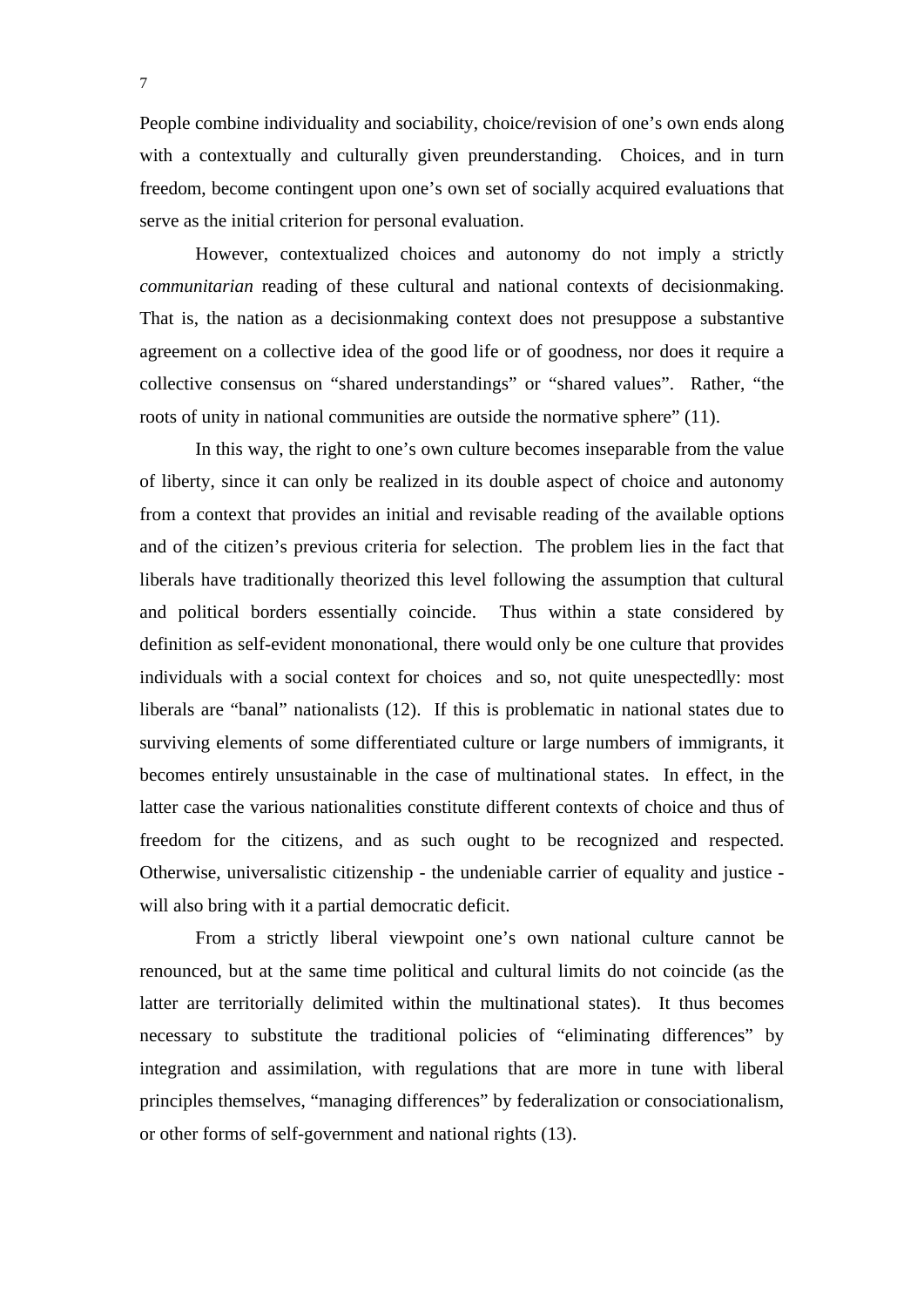Now then, this redefinition of freedom also determines certain substantive effects on the value of *participation* in multinational states. Since citizens want to be governed by institutions that function within a culture that they can understand and make sense of - as transparent as possible in their meaning - self-government of a national area favors increased involvement and participation of citizens. Constant's dilemma of the "liberté des modernes", apathy and closed privacy, abstaining from voting, etc. all constitute serious problems of motivation within the concepts of citizenship, of state neutrality and of Rawls' "overlapping consensus". Yet in relations that provide mutual recognition and a sense of purpose lie one of the key elements for generating confidence in institutions (14). In a complex universe where face to face relationships have disappeared, democratic *trust* in other citizens and in institutions - essential to democratic life - is powerfully strengthened by the presence of these "imagined communities" we call nations (15).

 From the perspective of a quantitative and qualitative increase in participation, multinational states with democratic institutions provide a dual aspect to citizen participation. Most importantly, self-government allows political decentralization which then locates the seat of power closer to the *demoi*, so that territorially specific problems can be taken care of with greater efficacy, while increasing the opportunities for those in government to be controlled and for the people to participate politically. But there is also a second arena of national import, which allows for shared responsibility and participation in the overall governing of the state. Peaceful coexistence, pluralist diversity, collaboration and solidarity are all strengthened in the political realm through the existence of a second representative chamber set up territorially, along with institutions for coordination and cooperative federalism, participation in international politics, etc.

 Thus the reconsideration of freedom in a multinational setting in turn yields reasonably significant results in the area of *equality*, and first of all in legal equality of all citizens before the law and the institutions. The unitary classical perspective implied understanding equality as non-discrimination and equality of opportunities, thus over-universalizing citizenship along certain majoritarian criteria which made it impossible to allow for group rights of national minorities. In this sense, from a homogenizing and unitary model of equality, which also generated beneficial effects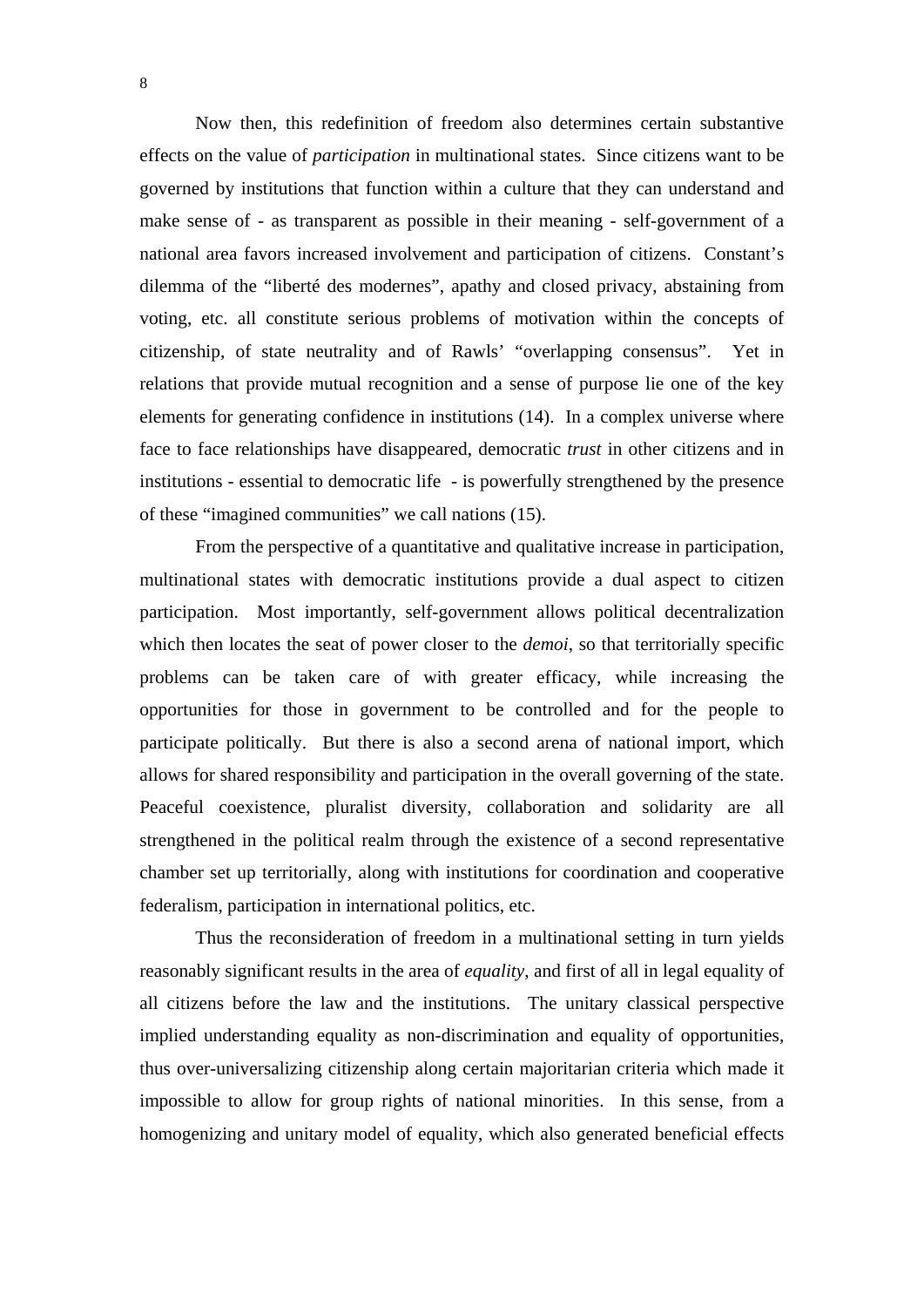such as the correction of inequalities, the recognition of group or minority rights was perceived as creating unacceptable inequalities for a liberal mindset.

 But as we have said, the national cultural context becomes essential to freedom, so that equality needs to be reformulated in order to recognize and accommodate differences, even though this might cause a certain asymmetry in citizen's rights. To treat in a like fashion those who are not alike is, in fact, to maintain inequality. Authentic equality would allow an accommodation of differences and protection of the precarious cultural-national contexts of the minorities, since the majority culture/nation does not have serious problems in surviving and developing in a multinational state. The members of internal nationalities are - from a strictly democratic perspective - in a situation of clear disadvantage. The outcome of "benign neglect" policies, that permit the market's "invisible hand" to determine the fate of differences, will be the definite erosion or even loss of the cultural heritage that constitutes their specific context of choice, say, the collective explanation of their freedom. From the standpoint of equality, the pertinence of cultural rights and self-government for national minorities is justified by its fairness from a liberal point of view. It protects both the decisionmaking context that freedom depends upon and the unchosen inequality of belonging to a cultural minority which is threatened by extinction due to the hegemonic culture of the state.

 But this democratic inclusion of cultural equality implies, in turn, strict limits on national and cultural rights, and on the policies for positive regulation of the difference. From the liberal standpoint equality generally requires, as a broad principle, "external protections" but should not imply "internal restrictions", to use Kymlicka's terminology (16). That is, equality justifies measures that tend to defend the group's culture vis-a-vis the negative impact caused by external decisions by the state's dominant majority. But it cannot allow measures that tend to dissuade internal dissension or the free re-evaluation of myths, values and symbols, which would ban pluralism from the midst of the national minority's culture, forcing instead a dogmatic interpretation, which might require sacrificing "autonomy" for "authenticity" (17).

 This implies a difficult equilibrium within multinational states, full of hard cases where conflicts arise between collective or nationally based group rights and the generic rights of individually-based citizenship, between majorities and minorities, both in the state and within the internal nationalities. Democracy theory must never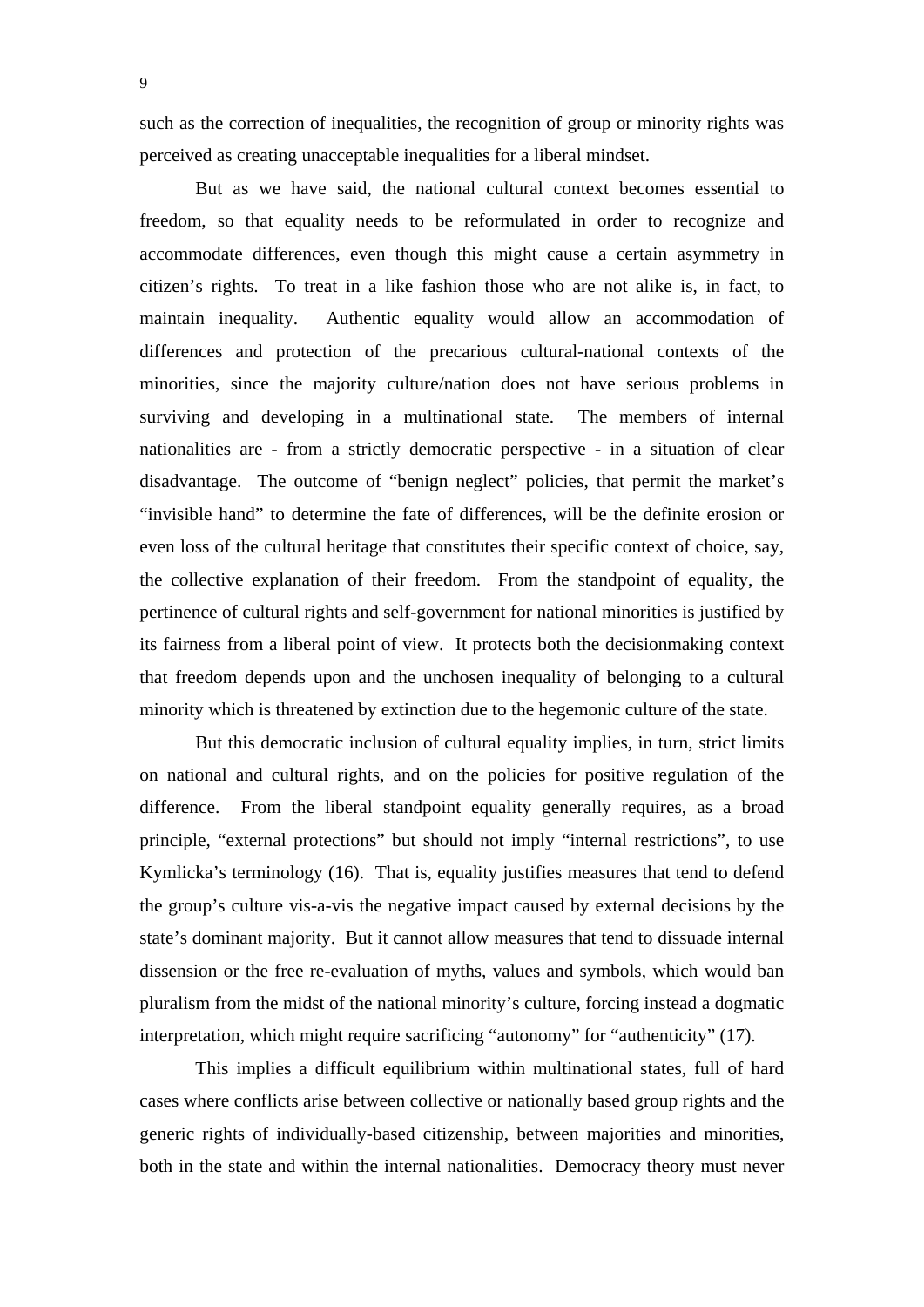allow a substantive erosion of citizen's individual or group rights, even if hypothetically justified as the protection of the rights of a majority collective in its own territorial context. If the protection of national minorities' group rights is justified as the defense of a decision-making context that provides autonomy, it would make no sense to allow a measure that restricted an individual's free exercise of autonomy.

 But from the perspective of equality that here concerns us, it is necessary to introduce a second and decisive dimension which affects those consequences derived from it, either by strengthening or weakening them: material equality. In other words, the protection of national rights within a multinational state must be congruent with individual and collective political rights and guarantees, but also with "real freedom for all", avoiding any sort of exclusion from political or cultural life due to a lack of economic resources. This is realized by the right of access to some form of culture provided through participation in an egalitarian public educational system, the right to a minimum wage or "basic income" (18), to social security, public education and to health care guaranteed by the Welfare State. If multinational states with democratic institutions must recognize the right to self-government and carry out accommodation policies based on the reasons cited, this must also be compatible with a defense of the Welfare State for the whole spectrum of citizens, seeking "non-dominated diversity" while fighting unequal development and territorial dependency (19). This in turn leads us to two key dimensions of solidarity: the so-called interclass one built on a progressive tax system, and the *interterritorial* one, set up as compensation mechanisms that correct economic inequality, along with the integrative function of the social rights of citizenship. By extension this requires an additional dimension, the reinforcing of the value of intercommunity *solidarity* within multinational states.

 In effect, the recognition of the existence of nations within the state itself and the guarantee of self-government for them through decentralized structures of a federal or consociational sort, bring to the foreground the nature of the links between the different territorial units - the ties that bind. The nation-state tended to solve these problems by tight identity links, equating the political borders with the cultural ones and generating a sort of nation-state "ethnic community" that was the basis for a special package of moral obligations for the entire group of nationals (20). However, the existence of various national contexts within one same state is the foundation for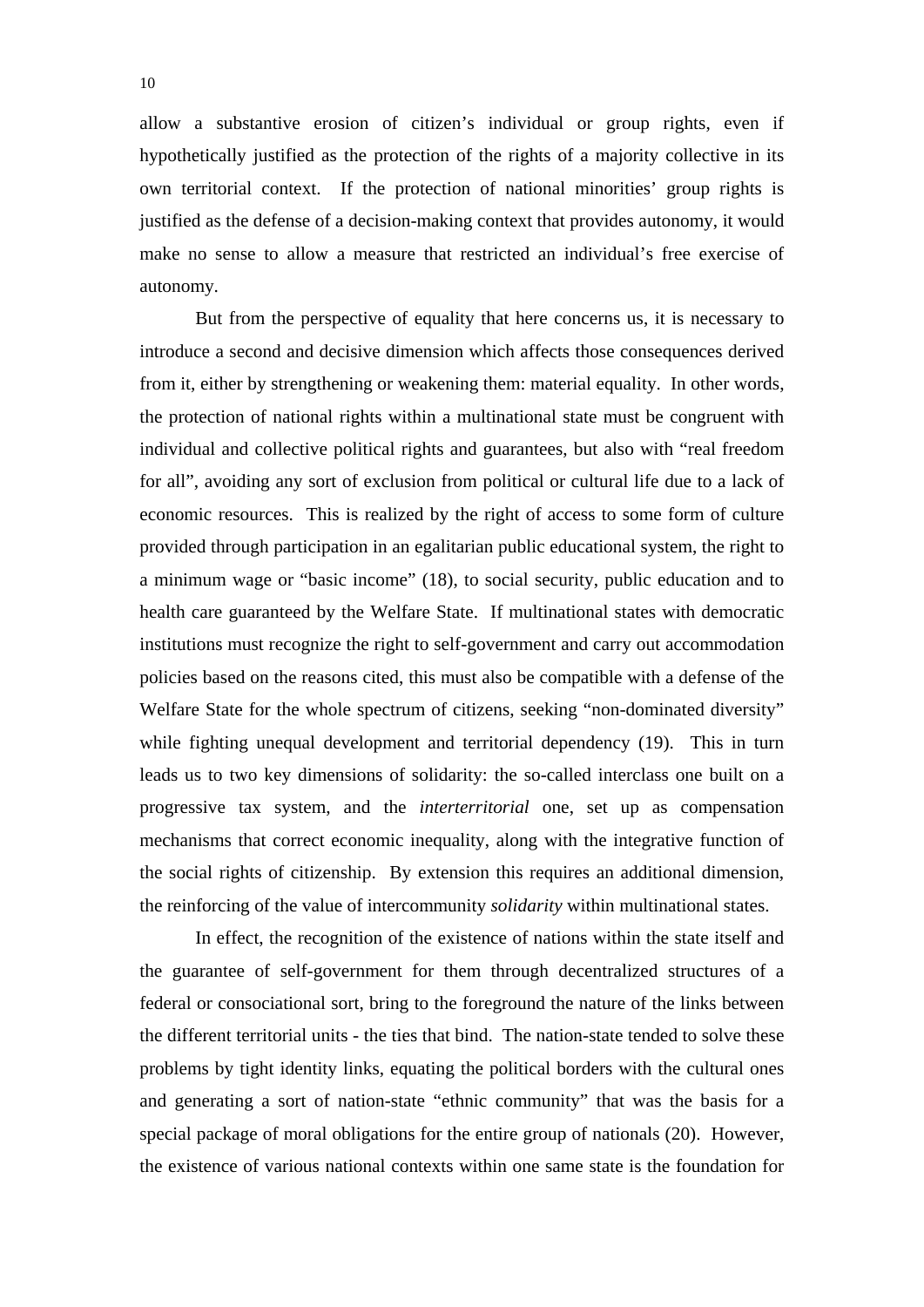the decisive identity links that legitimate the self-government of these nationalities, but does not resolve the question of the links between them, the ties that bind them together.

 The mere existence of a territorially legitimate multinational state - a decentralized political structure that attends to demands for cultural differentiation and self-government - along with certain rules of the game accepted by all the communities through overlapping consensus ("Verfassungspatriotismus") remains in itself insufficient to produce substantive solidarity, necessary for interterritorial equality and correction of unequal development. In order to cement the transfer of income and territorial equilibrium something additional is necessary. But on the one hand it should not go against the requirements of the liberal theory of democracy (i.e. which does not require a substantive consensus of values but instead is compatible with pluralism), and on the other hand it should not go against a multinational state's democratic institutions by implying an oppressive concept of a the nation-state hegemonized by a national majority. So far there has been little progress in answering the dilemma of what reasons there are for several nations to remain within one same state, conciliating their differences and maintaining solidarity. The solution to this decisive problem constitutes, no doubt, a task to be carried out by the contemporary multinational states, and everything points towards proceeding in the construction of a shared political identity. This must be an identity composed of nonantagonistic identities, weaving together a moral, political and mythical-symbolic narrative of tolerance built upon the explicit basis of "deep diversity" (21). It would link the national differences with a variety of manners of belonging to the multinational state. This collective identity must be built beyond that which is merely cultural, involving explicit political and democratic structures, as an open, multicultural and participative project for the citizens within each nationality, generating simultaneously a liking for and trust in a common, egalitarian and just project for the future of the entire state. In sum, it would be a project for overlapping and non-antagonistic identities, mutually bound together starting from the irrevocable richness of diversity and concluding in the configuration of a multinational state.

 This deep diversity leads us nonetheless to a reevaluation of *pluralism*. That is to say, beyond merely recognizing the fact that a society is plural, it requires defending the postulate that diversity constitutes a fundamental democratic value for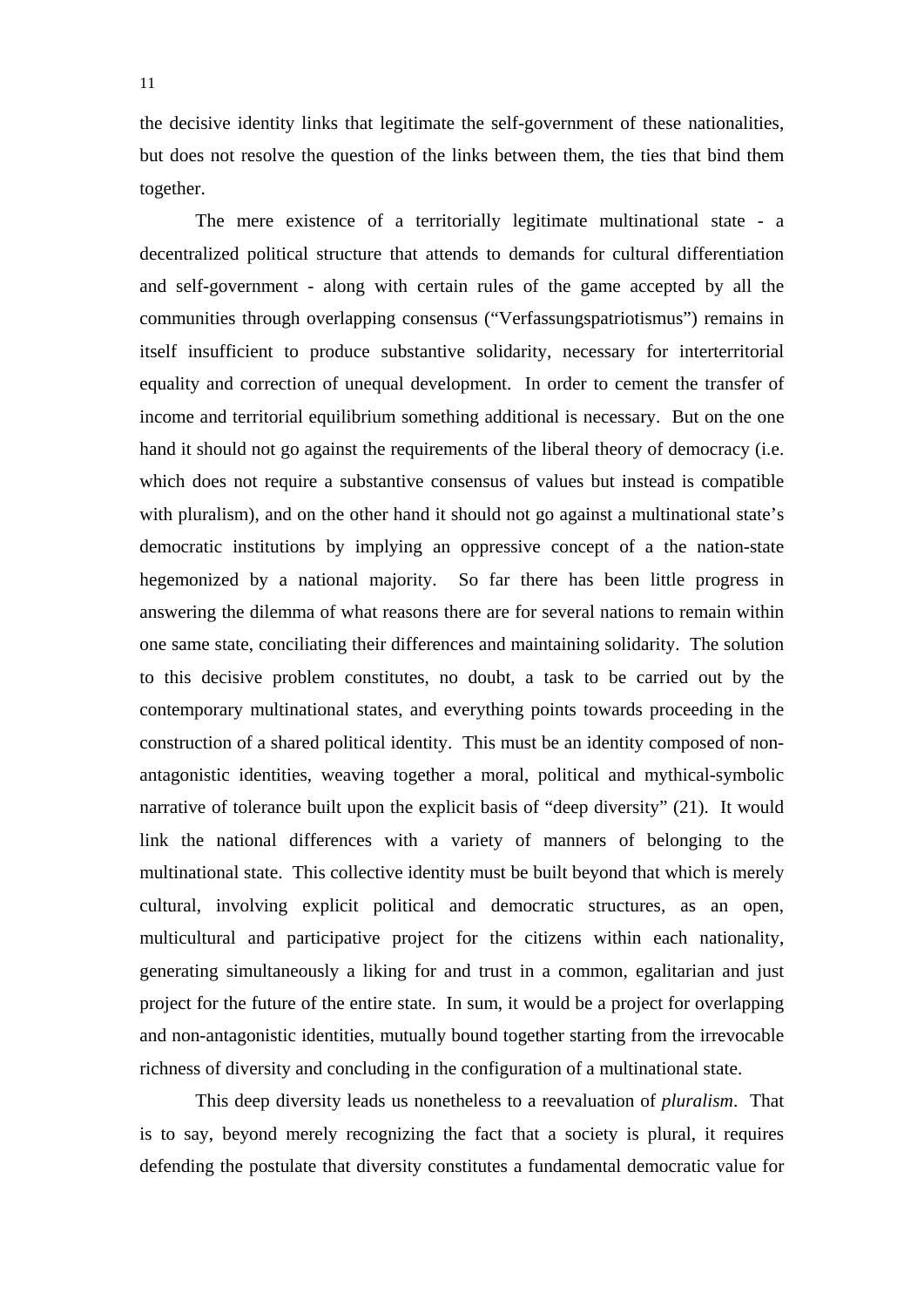the citizenship of each nationality and for the entire multinational state (22). In contrast with the individualist nature of the nation-state, the pluralism of a multinational state constitutes a complex sort that introduces an additional level that is collective and nationality based. This type of pluralism is built upon the recognition and accommodation of a plurality of nations within the state. In the multinational state "the fact of pluralism" (23) becomes a value as the comprehensive doctrines that citizens assume result from their freedom of choice and revision of ends and preferences. But an additional value would be the political pluralism of the various territorially-based national communities that seek or possess their own selfgovernment and political will, and whose laws are on a par with state laws in areas of its own jurisdiction (since self-government and political decentralization imply the existence of the power to legislate).

 At the same time, from their unique vantage point these communities would participate in the broader common political project of solidarity and cooperation, guaranteed by the democratic institutions of the multinational state in permanent negotiation between actors and institutions. This richness of political diversity is lost when nationalist policies are implemented, whether policies of assimilation by the nation-state or of isolation or secession by the internal nationalities becoming "nationalizing states" (24). The substitution of multiple and overlapping identities by mutually exclusive and non-negotiable identities is a less than optimal solution, constituting an irreparable loss from the perspective of pluralist coexistence. Furthermore, in no way does this constitute the natural and inevitable expression of all multinationality. Instead it is the outcome of a political process and discourse based on dichotomizing strategies, creating tension and polarization, forcing the citizens to choose or exclude, even though complementary and overlapping identities are feasible (25).

But the pluralism of a multinational state should also extend to reach within the national communities that form it. This is so, most of all, because individualist pluralism - the free adoption by each citizen of an idea of good, justice, religion, values to adhere to - must be guaranteed within any democratic community. Thus the external protection of a national culture must never be extended to internal restrictions on the individual freedom of thought, expression, culture, or lifestyle of its citizens, since the contextual and cultural definition of the nation implies, as we noted, that it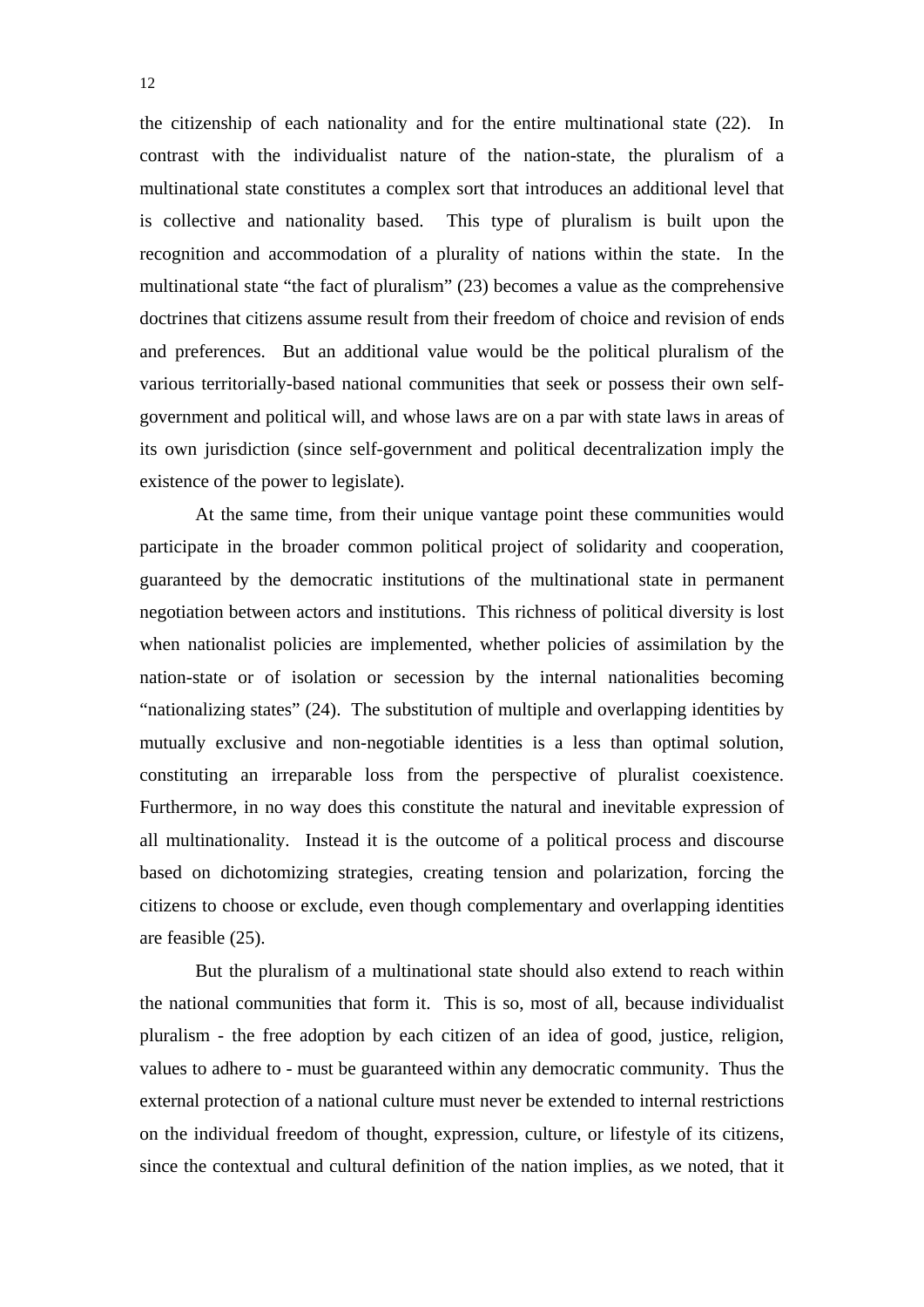remains outside the normative sphere. In addition, pluralism within the nationalities acquires another dimension as well, since nations, as we shall see, are not objective and natural phenomena. They do not exist in and for themselves, but instead constitute the outcome of complex processes of national construction. In consequence the cultural definition of a nation must be completed by a *political* dimension that is concerned with the very process that gives life to it, that of debate, participation and mobilization. In this sense, from the perspective of the legitimate participants in the process of nation building, the nation is composed of both its national majority culture and also its minority or minorities, as well as by the irreducible plurality of singular individuals. Pluralism thus constitutes an internal cultural and political aspect of both the multinational state and the nations that exist within it. The multicultural plurality (the majority and the national minorities) and the political citizenry, in both individual and a group dimensions, constitute two essential components of the nation from a democratic perspective.

Finally, multinational states place as a central value *constitutionalism*, although it is often ignored when considering these issues. The democratic institutions of the multinational state are characterized by values such as freedom, equality, participation, solidarity, pluralism, making obsolete the classical concept of *sovereignty* as the unlimited power of a people or nation, from or against the State.

In effect, there is no room for a sovereign in the democratic institutions of the multicultural state, since all powers are shared, guaranteed and limited. Selfgovernment and shared government, the separation of powers *vertically* between legislative, judicial and executive powers, or *horizontally* between the diverse communities and the state, all exclude by definition the existence of an absolute, original and non-negotiable power. The central thesis that power resides in the people as *demos* and at the same time as *demoi* is not appropriately addressed in the unitary, vertical and non-negotiable nature of the concept of "sovereignty". This clearly converges with the very idea of the Constitution as a limit to and ground for political power: if a constitutional democracy is a state without a sovereign, a democratically institutionalized multinational state is one even more so. The Constitution is seen as the guarantor of the rights of individuals as singular citizens and as members of a nationality. But it also rises as the guarantee of self-government for the various nationalities and of shared government in the broader context of the state. In this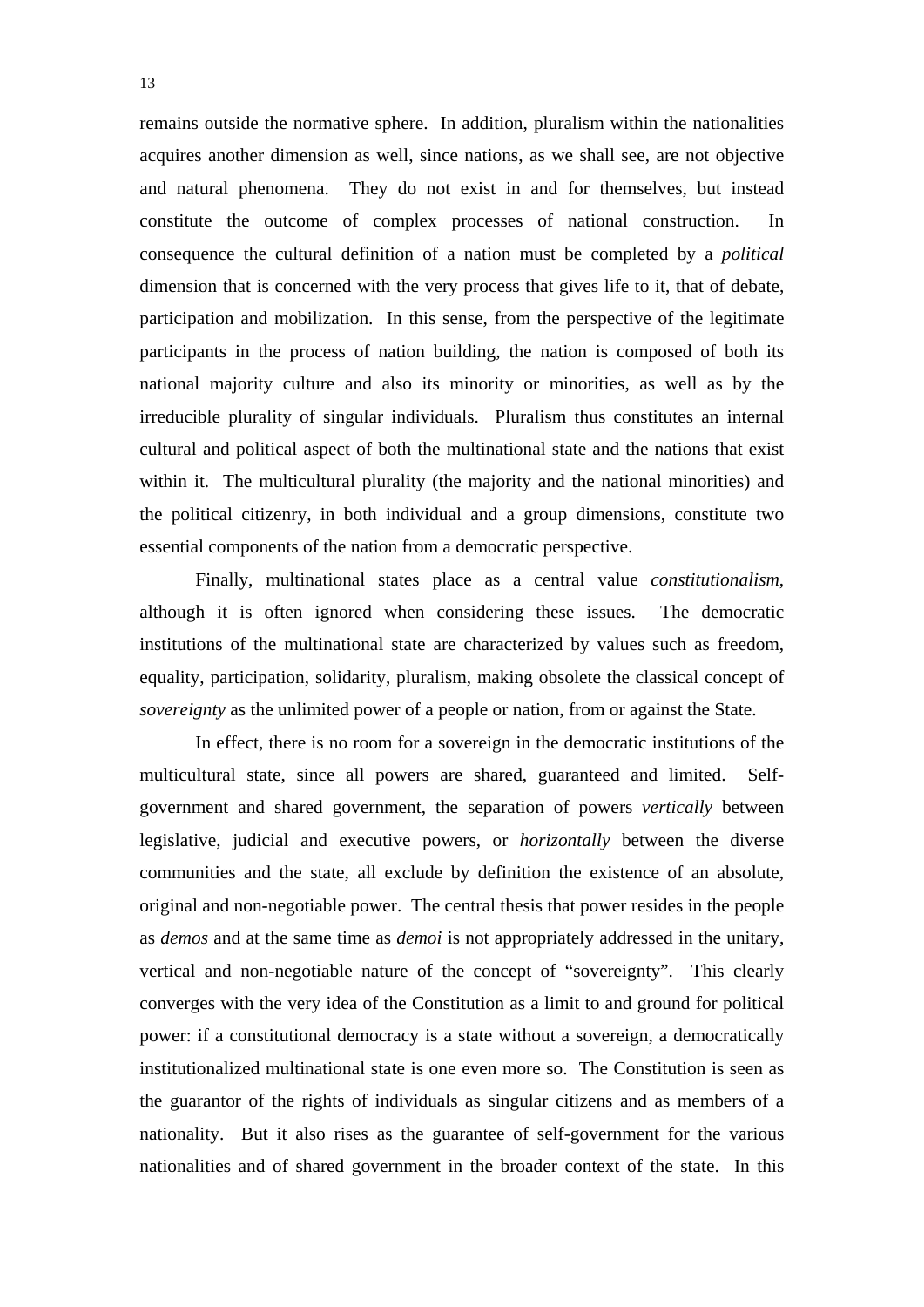fashion the constitutional *precommitment* becomes a fundamental factor for protection against both the centralizing and oppressive nation-state, as well as the hypernationalism that may arise within the minority nationalities – seeking to limit the individual rights of its citizens and the collective rights of minorities within it. *Verfassungstreue* is insufficient to establish the necessary links that create shared coexistence in a multinational state. But does constitute a necessary and sine qua non element: they become the legal framework for individual and collective rights to *self rule* and *shared rule*, (26) for the equality of nationalities from a position of difference, as well as for interterritorial solidarity between them.

The superior formal rank of the Constitution, as a supreme norm that overrides ordinary legislation, constitutes a central element guaranteeing multinational coexistence. But this requires that the composition of the organ in charge of controlling the constitutionality of the laws and the protection of individual and collective rights also include participation by the national communities. This is essential in order to allow them representation in and interpretation of the Constitution and the resolution of conflicts between the state and the nationalities. Without becoming an obstacle to the flexible resolution and negotiation of differences, the Constitution thus becomes in democratic multinational states a guarantee of territorial distribution of power and solidarity within a common project open to the choices of the participants and legitimated by them.

The normative re-definition of the democratic values in a multinational state becomes a powerful democratic argument against problematic, in so far as antipluralistic, nationalist tendencies toward sovereignty and a nationalizing state. However, from its very postulates this argument demands a revision of the terms that the classical discourse of nationalism uses: nation, culture, secession, mononational state, etc.

#### II. THE LOGIC OF MONOCULTURALISM AND NATIONALIZING STATES

 Often apparently insurmountable difficulties arise for the peaceful coexistence of several nationalities in a multinational state. They are the result of a multitude of factors that vary from country to country: specific historical traditions and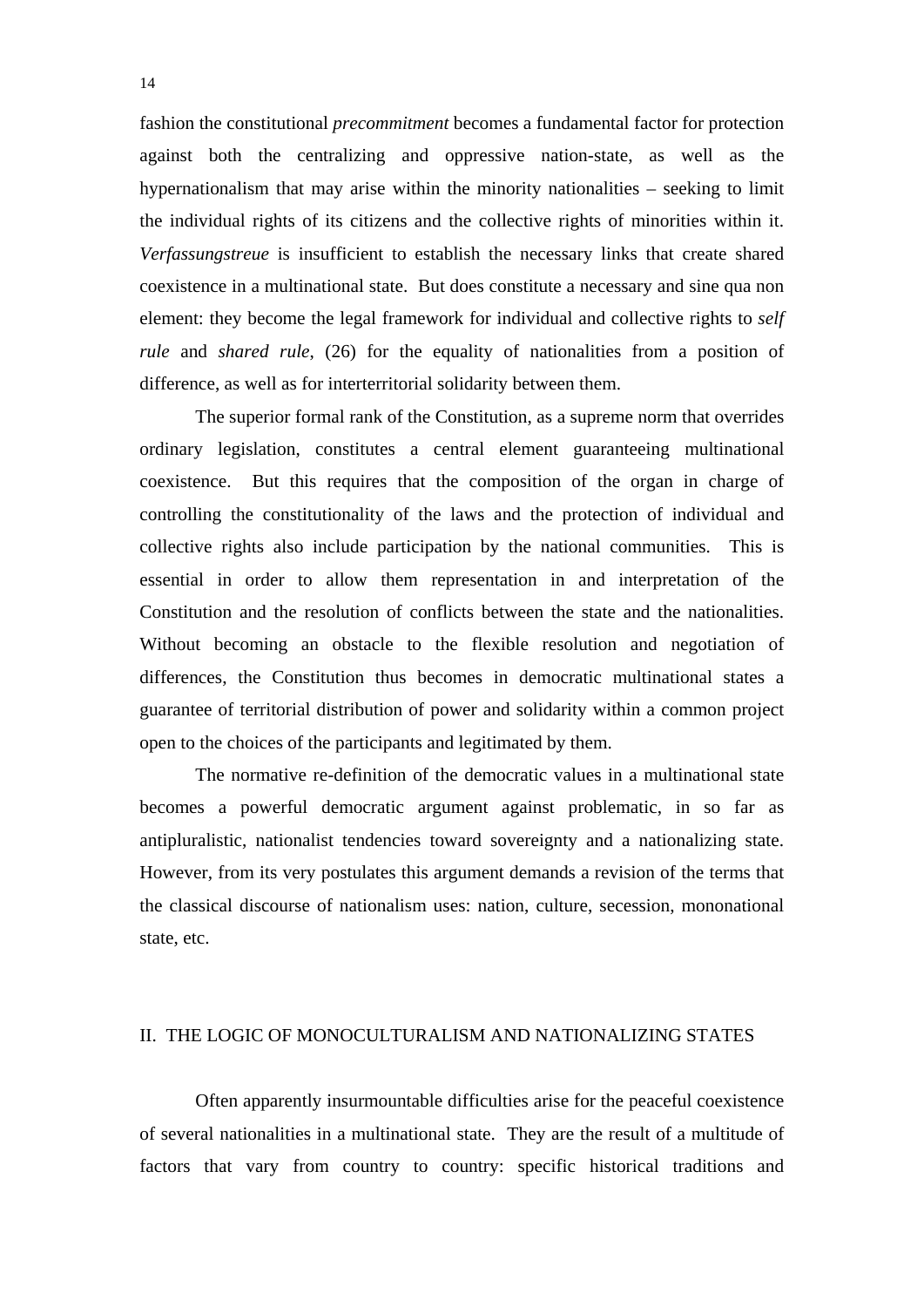experiences of grievance, social cleavages generating polarized party systems and electoral alignments, political cultures of hatred, inadequate constitutional frameworks, assimilationist regulatory policies, etc. It is worthwhile however to center our attention on one of them which has shown itself to be especially influential, unaffected by the passage of time or by differences in political experiences or systems. We are referring to the intellectual conditions and political discourse of what Brubaker has labeled "nationalizing states" or "policies" (27). In spite of substantial differences in the nationalisms that compete within a multinational state, we can detect a similar logic of nationalist discourse, whether by the nation-state and its majority nationality, or by internal nationalities with greater or lesser selfgovernment powers - centered on targeting the nation-state from below. This underlying logic may be labeled both as *expressive nationalism* and *exogenous ethnicity* (28). It generates numerous difficulties and problems for voicing national demands within the context of democratic processes. It is also surprising to discover that this logic, which is ever present in nationalist discourses, becomes acritically incorporated by certain researchers of nationalism, who thus contribute to the establishment of one of the most negative factors for accommodating democracy within multinational states.

We may summarize the argument of this underlying "organic fallacy" logic as follows:

- 1. A prior *ethnicity*, which is objectively different based on a series of diacritical features (race, language, culture, traditions, territory, economy, symbols, etc.) sets the specific difference of the nation and generates an "us" - "them" dualism.
- 2. This objective and given ethnicity produces a prepolitical set of *national interests*, which the community becomes progressively conscious of as its elites or intellectuals carry out a process of "discovery" or "rediscovery".
- 3. The extension and diffusion of this conscience of one's interests and differences determines a *collective political identity*, which is polarized and exclusive, creating the incentive to clarify the identity of the citizens, that is, to locate them on one side or the other of the us/them political-cultural limits.
- 4. This collective and conscious national subject is sooner or later carried into politics by one or more parties as a *nationalist movement*. By means of a complex formula of organizations such as cultural and educational associations, it attempts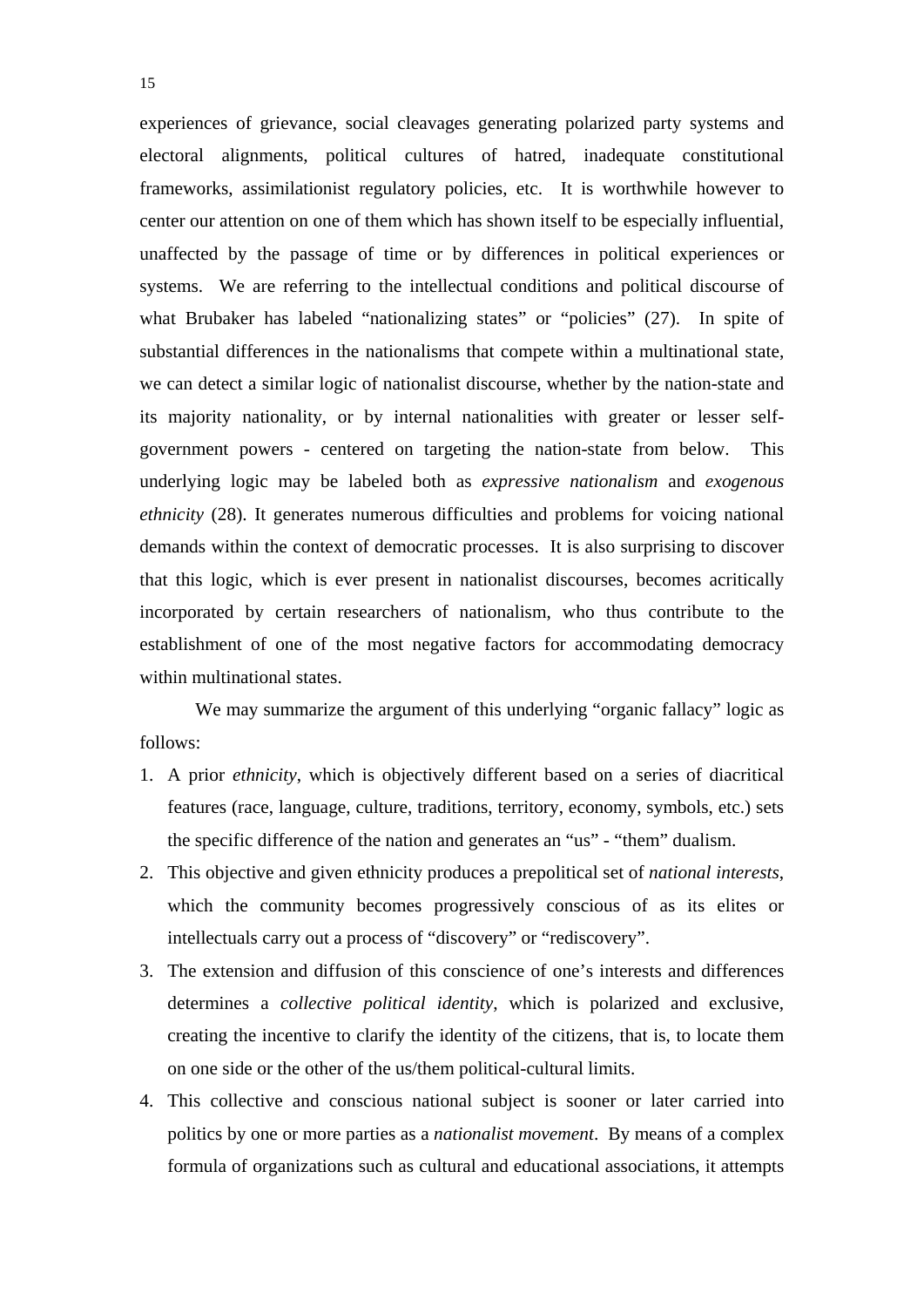to broaden the national conscience and to voice the demands of the entire nation, in order be perceived as constituting this national majority.

5. The resulting demands for self-government may include a broad range of decentralization formulas: autonomy, federalism, confederation. These tend however to be seen as mere intermediate steps - *faute de mieux* - of selfdetermination as a process leading to *secession*, in order to gain one's own independent state, thus fulfilling the classical principle of "one nation, one state" ("every nation should become a state, every state should strive to become a nation-state").

This logic is based upon the assumption that the nation is an *exogenous* and *objective* fact, generated by each case's specific differential characteristics of ethnicity (language, culture, history...). The nationalist movement or parties *express*, that is, externalize and manifest this previous difference - the specific national interests - while extending its conception of these interests to the whole population. Finally, the institutions of self-government and especially the state center their focus on reinforcing ethnic differences, along with extending the national conscience and defending these interests.

Overshadowing other significant differences, this logic of discourse becomes applicable both to the internal nationalities of a multinational state, and to the nationstate. It only requires changing the sequence to 1-2-5-3-4 in order for the national state, understood as the institutionalization of a preexisting ethnicity, to reinforce from above the cultural, economic and administrative territoriality of the nation, lending support and incentive to nationalism in the party system. It is important to highlight that the logic of the argument is the same in both narratives: the nation is a fundamentally objective prior fact, a collective identity set around given differences, that *expresses* its interests through the demands of the nationalist parties. And is reinforced institutionally in its ethnicity by the state that one seeks to achieve or that already exists.

This *objective* concept of nation, however, implies that politics as a dual process of mobilization and institutionalization becomes entirely dependent on a supposed previously sutured identity, which in its basic features is already a social given. This derived and external nature of politics cannot be resolved, by simply eliminating from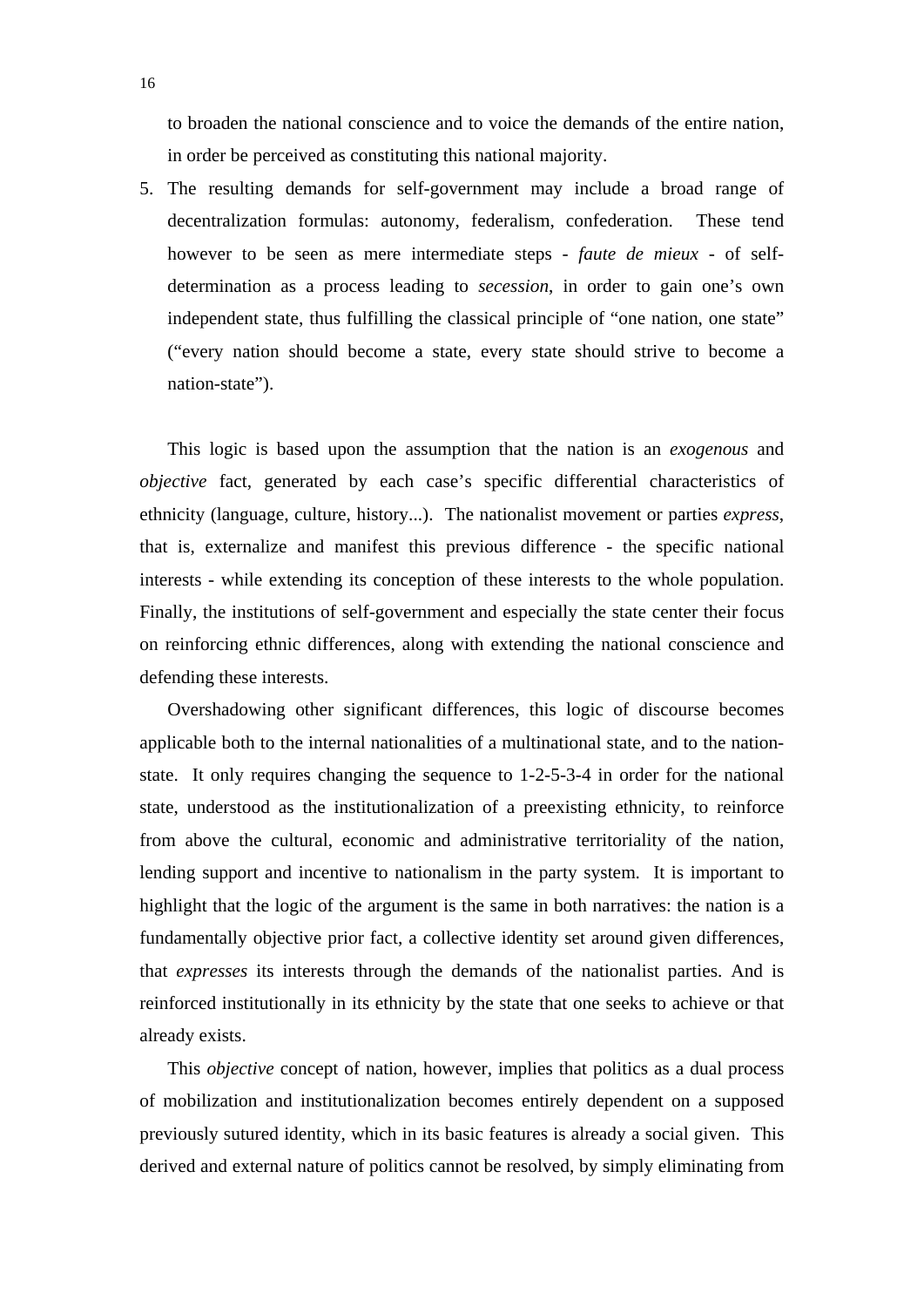among the objective elements that constitute a nation those factors which are most xenophobic or aggressive such as race or "lebensraum". Yet this is the proposed "solution" adopted by many contemporary nationalist movements, as well as by plenty of the positive or normative analyses of nationalism. In fact, even when the central element of the nation is redefined as the national language and culture, thus avoiding racial biology or geographical determinism of a territory and vital space, the effects derived from it continue to be extremely problematic from the perspective of democracy and accommodation. Let us examine some of them.

If the nation is conceived as a *cultural nation*, it is essentially articulated around the language and culture of the majority, which then become hegemonic and expansionist, hand in hand with a strictly *monocultural* project that attempts to include the whole nation through "normalization" policies. In consequence, it becomes very difficult or even impossible to guarantee that the key values of a democratic citizenry will be upheld if it has any substantial self-government powers. Most difficult to protect are the rights of individual citizens to critically assume - or not assume at all - the hegemonic, official version of the national culture. At the same time the rights of any internal minority group - whatever their origin - will become precarious since they will be treated as a residual element to be assimilated by the dominant national culture. Even more decisive is the fact that when the nation is defined objectively as monocultural, it becomes difficult to conceive it as a democratic *political community*. That is, as a collective composed of singular individuals and members of the internal majority and minorities, who freely participate in a plural fashion in the definition of their own community, in recreating the set of myths, stories and symbols, and in voicing the internal and external political demands for self-government.

Several features of the objective monocultural definition of nation are problematic, both from the perspective of democratization and of multinational accommodation. First, the compartmentalization of politics into a merely vicarious status, dedicated to externally voicing demands, debilitates the constituent nature of the element of national will and conscience as expressed democratically, which then opens the door for a nationalist elite to "represent" the "true" interests of the nation. Second, the depolitization of the core of the nation weakens the democratic conception of it as an open, deliberative and participative process in which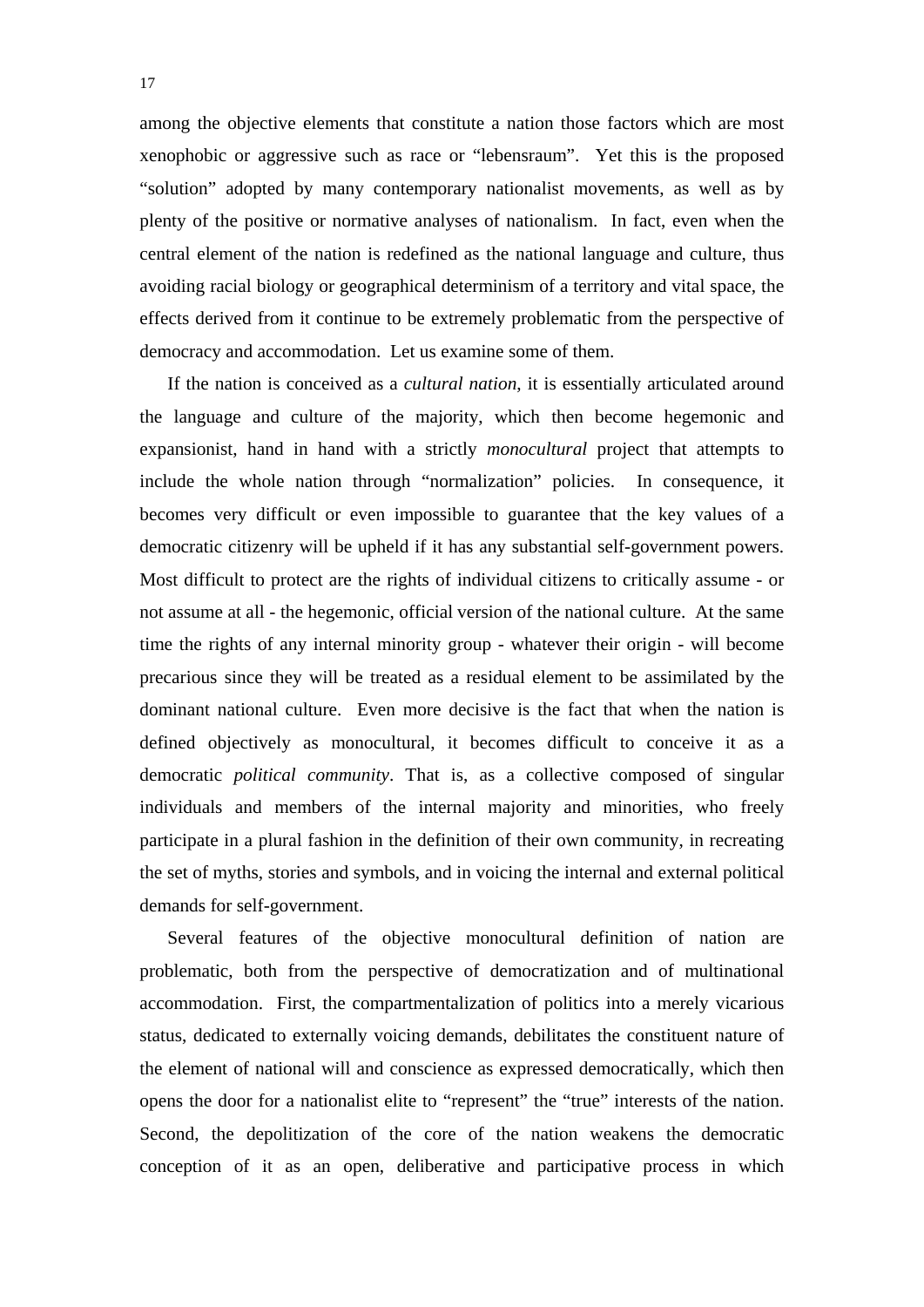individuals protected by both individual and group guarantees may decide the cultural, social and political configuration of their community, their project for future coexistence. Third, the democratic deficit of the objective monocultural definition of nation tends to encourage a dual identity that is polarized, excluding multiple or overlapping identities. Thus, a dichotomous us/them tension develops, which may even be transformed into friend/enemy between one's own community and other neighboring nations or the multinational state. This creates obstacles to the negotiation and accommodation of an identity, and tends to predetermine that the final outcome and only possible solution is to doubt the principle of a multinational state and thus pursue secession and an independent state.

Even when secession is justifiable in cases where coexistence and mutual recognition have failed repeatedly, from a pluralist perspective it is still a shame to lose the cultural, social, political and economic richness, and in sum, the quality of democracy. In addition, processes of secession generally do not follow a self-evident natural logic of national demands for one's own state. Instead they follow a concrete dynamic that generates and broadly reproduces a scenario that denies any possibility for negotiation or accommodation of differences. Thus, for example, it has been shown that agreements deriving from negotiable positions encouraging coexistence are hard to defend strategically. The incentives that leaders experience in nationalist parties tend towards extreme demands that give them greater grass-roots popularity, thus generating a spiral or radicalization and intransigence that feeds on itself (29).

We should look more closely at this last consequence of the monocultural definition of nation. In fact, the underlying logic of this view not only predetermines a single normative solution (eventually softened for tactical purposes) which a priori writes off multinational democratic coexistence, seeking secession and an independent state. It also announces the arrival and constitutes the basis for a state that ends up being "ethnocratic" or "nationalizing"(30). If a nation is defined as monocultural, this implies that the state or self-government (autonomic, federal, confederal or independent) will constitute a state for and at the service of only one ethnic group, which must further the language, culture, demographic position, economic welfare and political domination of its institutions and public policies.

The characteristics of ethnocratic or nationalizing self-government or "majoritarian nationalizing policies" may be listed briefly. Some are fully present,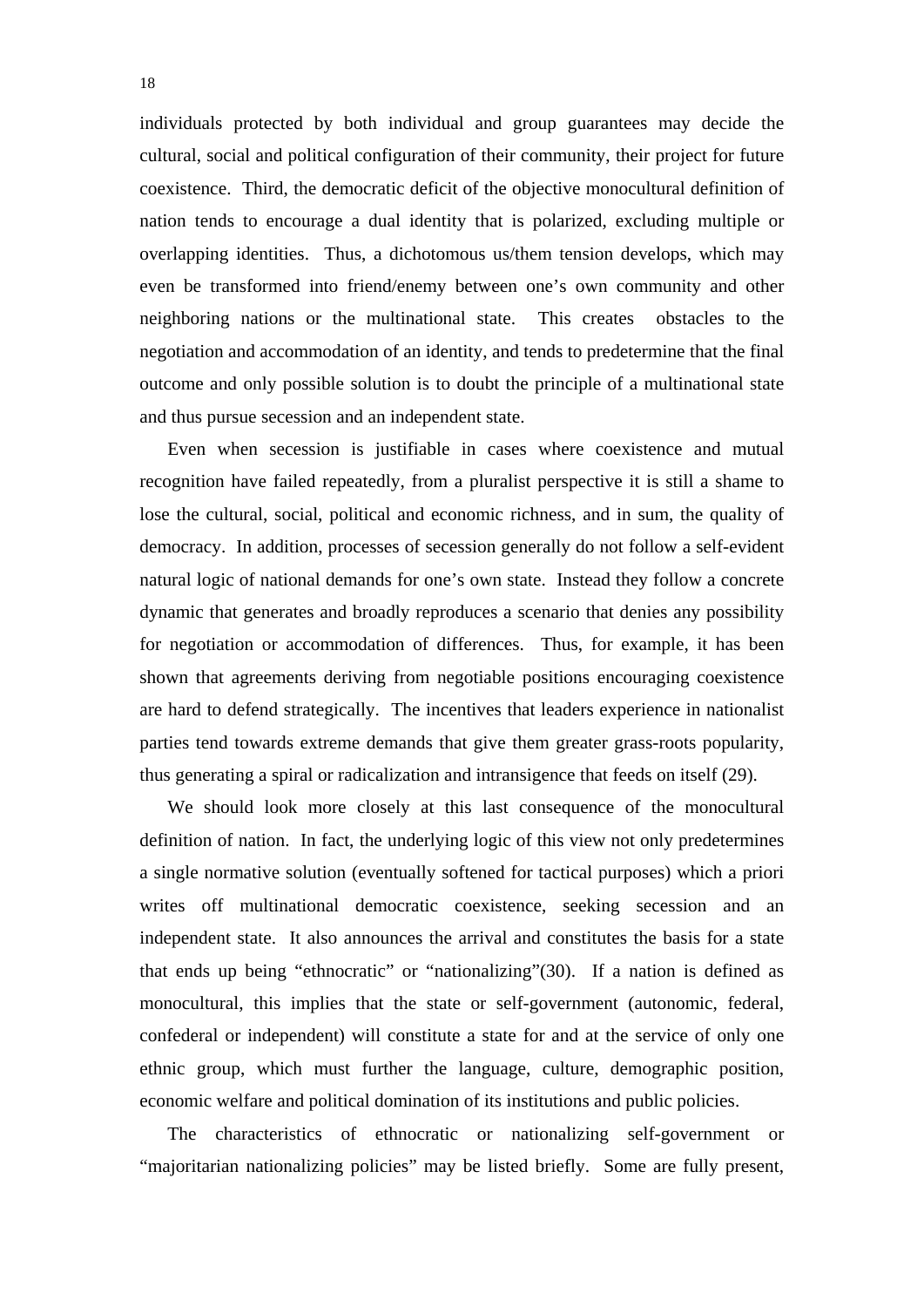- 1. The self-evident understanding that self-government is intended to serve the nationalizing policies that strengthen and deepen the differential features of a monocultural nation. Thus, for example, this leads to *de facto* or *de jure* monolinguistic policies, diffusion of mythical-symbolical narratives that exclude outsiders, etc. In sum, this implies cultural policies of "external protection" and also "internal restriction", excluding pluralism and internal multiculturalism.
- 2. An explicit or implicit distinction between "authentic" national citizens and mere "permanent residents", whose culture is seen as an anomaly or residual in nature, thus determining either negative or positive incentives to abandon it or reduce it to the private realm, through policies of assimilation, normalization or acculturation.
- 3. Educational and media policies for reinforcing the identity: mythical-historical narratives and literature of exclusion in textbooks, a monolinguistic territory through homogeneity, research incentives that encourage differentiation, etc.
- 4. Reforming the administration or the judicial power in order to encourage use of the official language, and even the original culture etc.

In the contemporary analyses of nationalism two interesting types of substantive arguments have appeared contrary to this extended monocultural and nationalizing logic. On a *normative* grounds it has been argued that national identities "are not cast in stone" (31). Morover they are generated through an open process of debate and participation. The national culture, in turn, is as much recreated as it is received, so that the logic of authenticity must leave way for a "polycentric nationalism" (32) that is plural and democratic, allowing participative inclusion and accommodation.

On a *sociopolitical* plane it has been argued that nations tend to be open processes, influenced by national mobilization, by interaction between actors and institutions which are not merely expressions of it but even directly conform it. Nationalist movements and the entire citizenry (of the majority and minority, individuals from any position or origin) are who create the nations as social and political communities; not the monocultural nations who generate a movement to express itself in purported unity and homogeneity. Thus a *constructivist* analysis that explains the political genesis of the nation becomes entirely necessary (33). If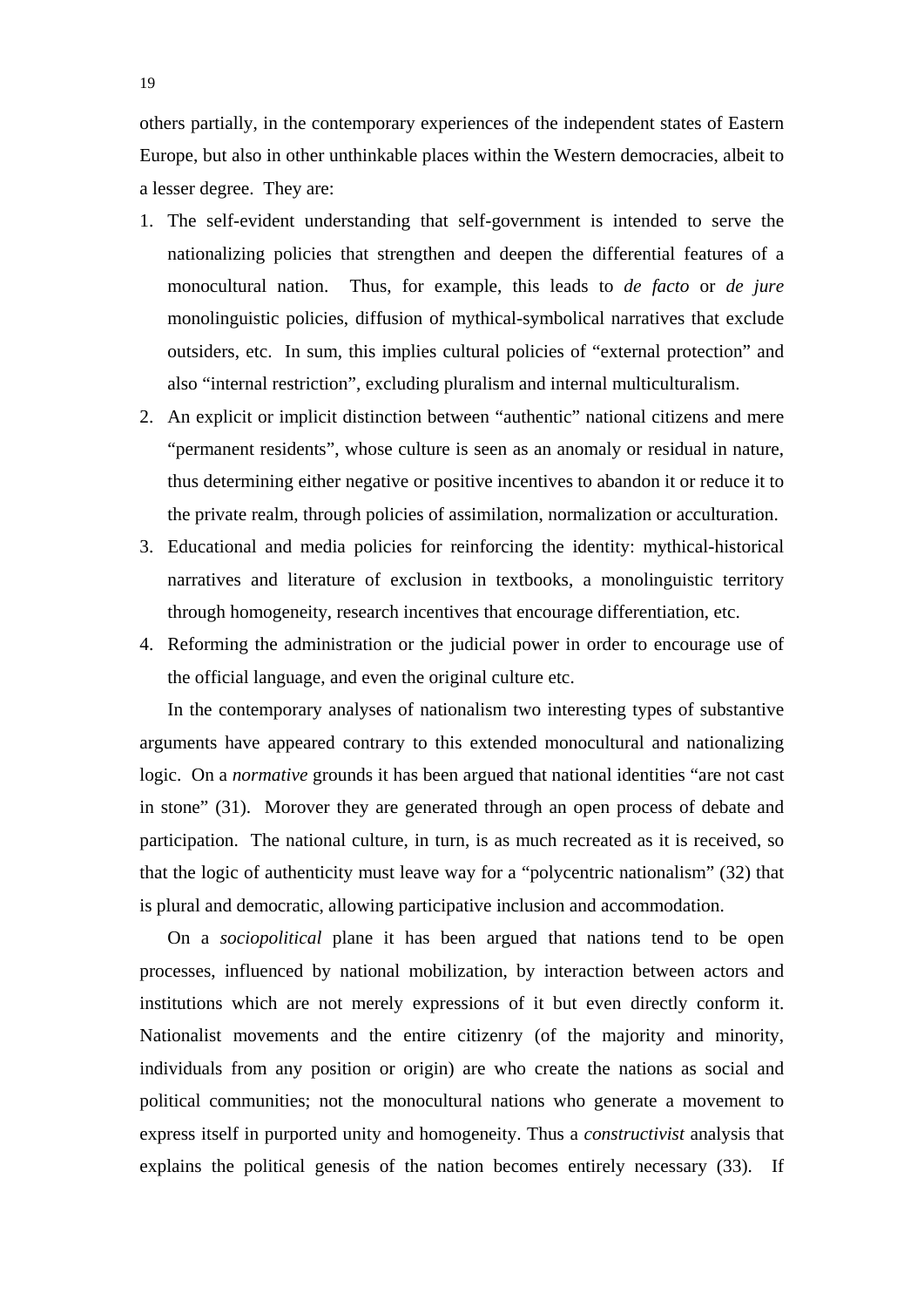institutions have a pivotal role in processes of national construction as they determine interests, forms of life and identities, if the political identities are always to some extent in the making, the best argument against the logic of the nationalizing nationstate is the development of flexible and performative institutions for democratic accommodation. In this perspective *multinational federalism* becomes a clearly plausible alternative.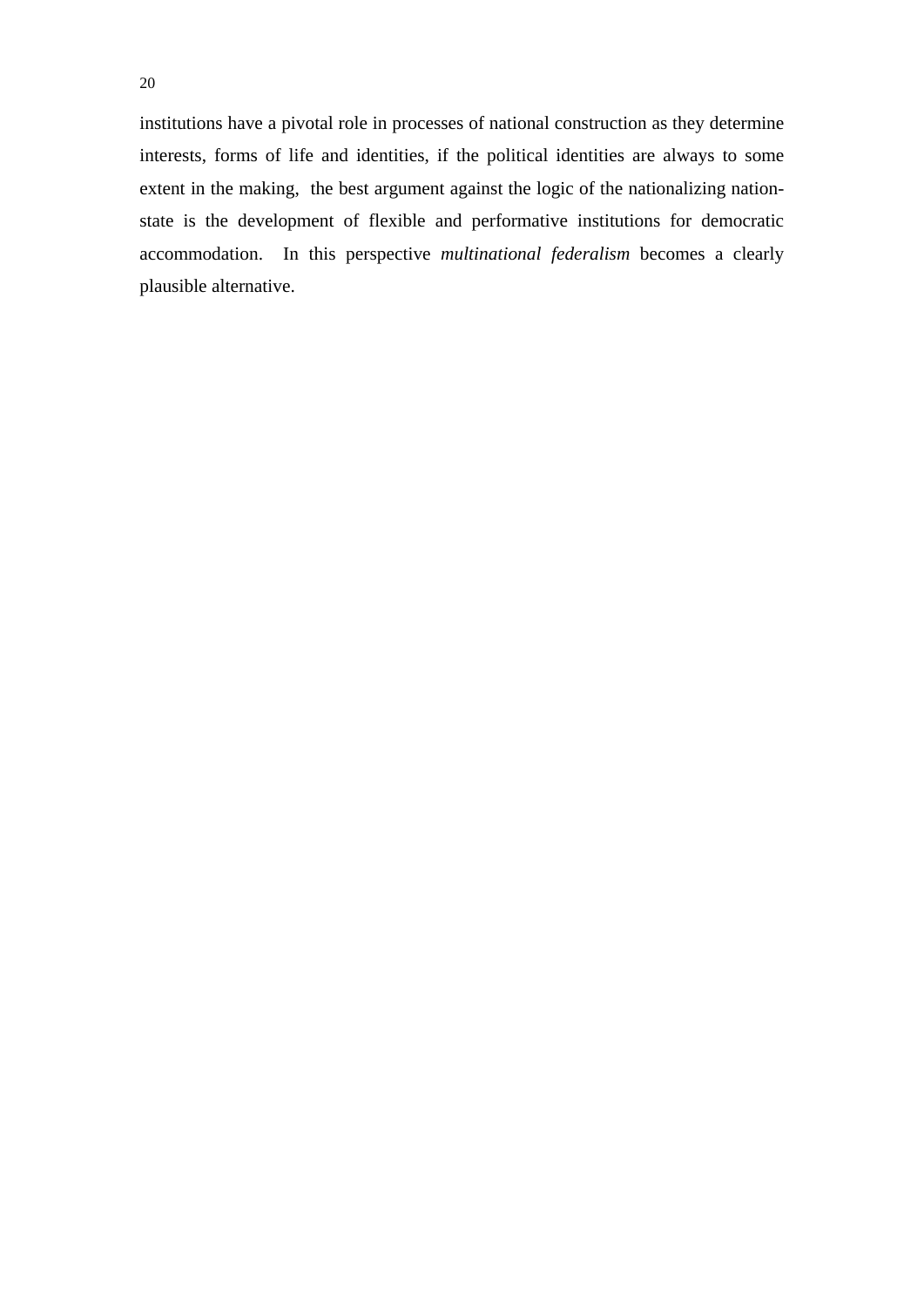### III.DEMOCRATICALLY INSTITUTIONALIZE MULTINATIONALITY AND ASYMMETRICAL FEDERALISM

 As a model for territorial distribution of political power, federalism historically has provided a solution to the hobbesian problem of order without requiring a sovereign, but instead relying on a *self-reinforcing* pact (*foedus*) of vertical-functional and horizontal-territorial division of powers. Now, the federalism that is appropriate for a multinational state as discussed here, destined to "hold together" (34) several nations within a democratically and territorially legitimate state, cannot be the federalism of mononational states. In fact, the expression "asymmetrical federalism" was forged to express principally the heterogeneity and dynamism of the processes and negotiations that link various nationalities and a central state, from a relational perspective of actors and institutions (35).

 In order to understand the implications of federalism in the sense expressed here, we must abandon the analysis of federal states as specific systems defined exclusively according to their exogenous effects, and also examine their endogenous political fundamentals. However, these fundamentals can hardly be discovered at present either in the philosophical field of generic federal principles ("autonomy", "sovereignty", and "the state") or in Nineteenth century nationalism ("selfdetermination", "sovereignism"…). Instead, a new examination of its *structure* needs to occur along "neoinstitutionalist" lines, paying attention to the most *dynamic* aspects of the arena of actors, their interests and their strategies, as well as the dimension of institutions of self-government and their efficacy in conforming and constituting national interests and identities.

 In this sense, the contemporary debate on federalism is characterized by progress in three areas, although the three clearly converge with what has been stated in the last pages. We shall proceed to examine them for purposes of argumentation:

- a) The surrender of any theoretical presumption that a canonical and closed "model" of the federal state is possible, substituted instead by a more modest perspective of institutional minimums that allow a structure to earn the federal label.
- b) A distinction between ideological *federalism* (the federalist principle) and *federation* (the federal principle), as a political system that responds less to a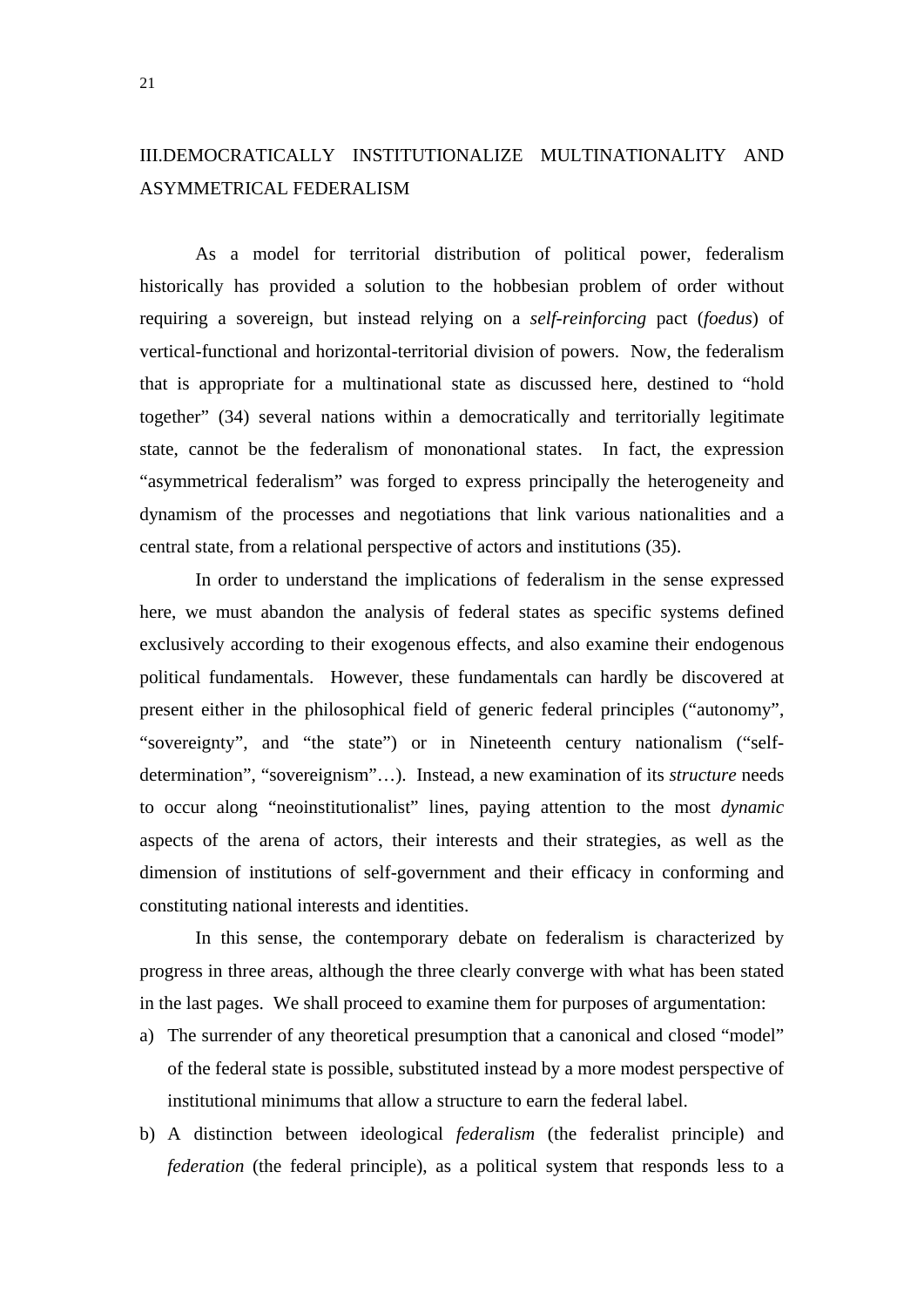predetermined abstract institutional design, and more to the challenges and answers to various specific social, political and economic problems of a country.

c) Finally, the very terms of debate have moved away from the *structure* of the federation considered in a *static* perspective, and toward federation as a *process*, to be analyzed thus from an essentially dynamic standpoint, focussed on negotiations and agreements.

Concerning the first aspect, defining institutional minimums for a federal structure, two debates have recently been abandoned over the great concepts of "state" and "sovereignty": the confrontation since Calhoun over "state rights" and "national federalism" in the USA, and the disquisitions from Kelsen to Naviawsky between *Staatenbund oder Bundesstaates* in Germany and Austria.

 It is significant that there is a convergence of opinions between Europe and America concerning the minimum requirements for a federal structure or *federal matrix* (36). This last concept relinquishes any pyramidal representation, with no loci of power, and is arranged as a horizontal distribution of *decisionmaking* and policy implementation arenas in matters of exclusive or concurrent jurisdiction. This infuses federalism with great flexibility and political adaptability, in contrast with the traditional jurist's perspective of rigid and hierarchical divisions of power. Thus, for Weber in his well-known *Kriterien des Bundesstaates*, the minimum institutional criteria are: 1. A state composed of territorially based units with administrative, legislative and political leadership powers; 2. Financial resources to carry out these commitments; 3. Participation of the federated units in federal policies through a second chamber and local execution of federal laws; 4. A rigid constitution as a strong guarantee in contrast to ordinary law; and 5. A principally judicial mechanism for the resolution of conflicts (37).

 In turn Lijphart identifies five basic features: 1. A written constitution that regulates the territorial distribution of powers; 2. A bicameral parliament, with the second chamber representing the federated units; 3. Overrepresentation in this second chamber of the smallest units of the federation vis-à-vis the most populated ones; 4. Participation of the federated units in amending the federal Constitution; and 5. Political decentralization that is not merely administrative (38).

 The axis of minimum institutional requirements for federalism is limited by most scholars to (39):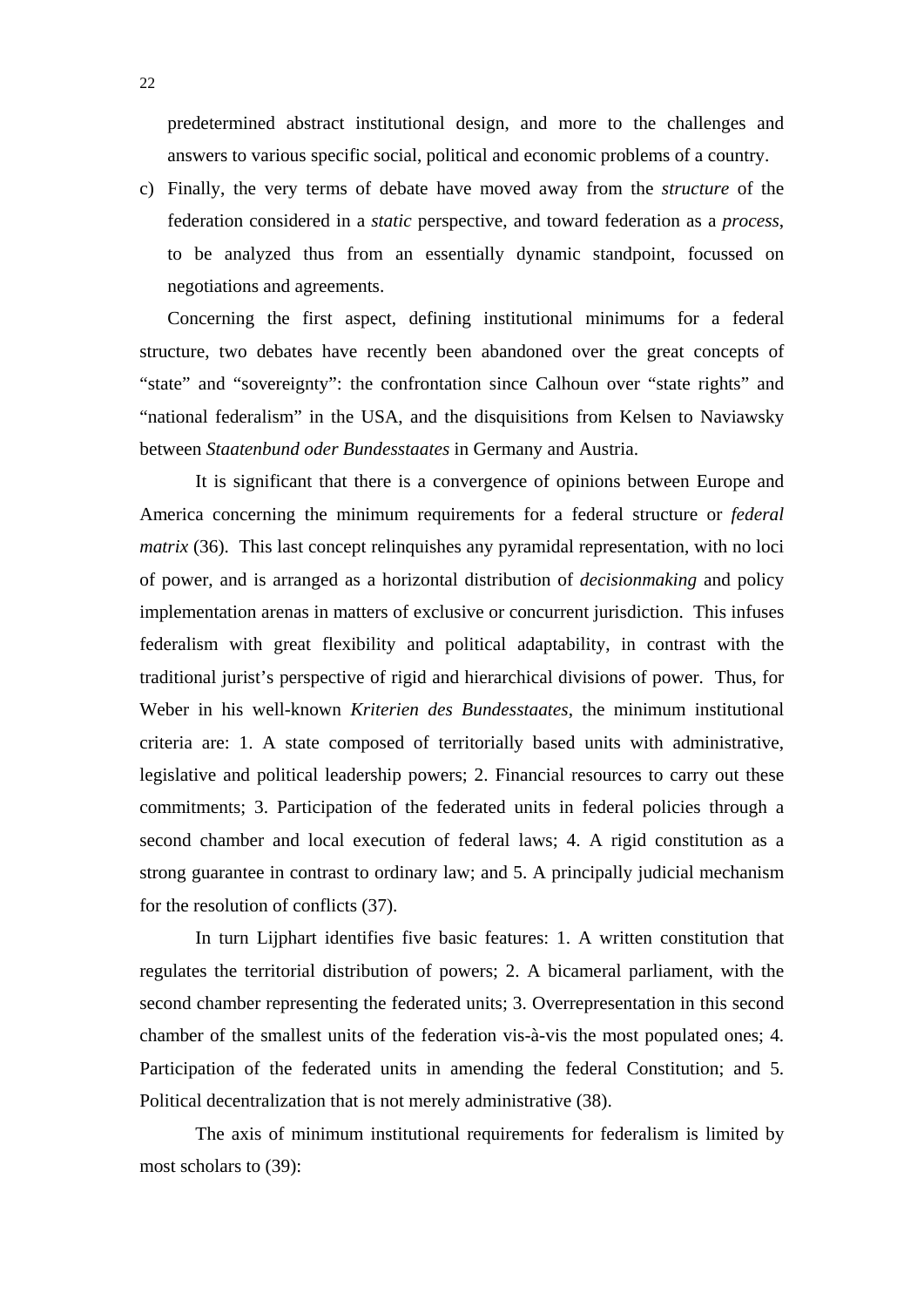- a) *political decentralization*, which includes not only legislative power in certain areas along with the corresponding economic resources, but also the capacity for differentiated political leadership of the federated community vis-à-vis other communities and the whole federal state.
- b) *constitutional guarantee*, safeguarded by a judicial organ, so that in Ostrom's words a federal structure is presented principally as a "constitutional choice reiterated to apply to many units of government where each is bound by enforceable rules of constitutional law" (40).

c) *multiplicity of constituencies* enabling the formation of different majorities at central and regional level with the possibility of different political choices (41).

Multinational federalism is more a response to new demands for political decentralization of the state ("to hold together"), than to unification of dispersed elements ("To come together") (42). It implies a will to maintain a dynamic equilibrium around two poles, self-government and shared government, which is agreed upon and guaranteed by the constitutional process. This brings out the centrality of the constitutional moment, so that as Riker has stated, "if we ignore the constitutional factor…we lose the fundamental aspect of federalism" (43). In sum, the political key to federalism is manifest in two aspects that must not be forgotten: *self- rule* and *shared rule.* They determine its usefulness as an alternative to the emerging nationalizing logic of multinational states.

 However, the centrality of the written Constitution as a guarantee, it cannot be a cause for ignoring the dynamic dimension of federalism as an *open process*. In his classical response to Wheare's thesis, and to the jurists in general, Friedrich insisted on the need to abandon the traditional categories of "state" and "sovereignty", employed repeatedly until that time to explain the federal political reality. Instead he proposed an unlikely conceptual distinction between state formations and those that do not enjoy that status, postulating the alternative of paying peremptory attention to the most lively and dynamic dimension of the *federalizing process* (44). A federation is thus built upon the assumption that political institutions are more favorably established upon stable and guaranteed but open pacts and consensus, setting the rules of the game (*constitutional bargain*), than upon organic developments or positivism of generic principles. The diverse variants of rational choice and public choice, as analytical approaches to the study of federalism, have all placed an emphasis on the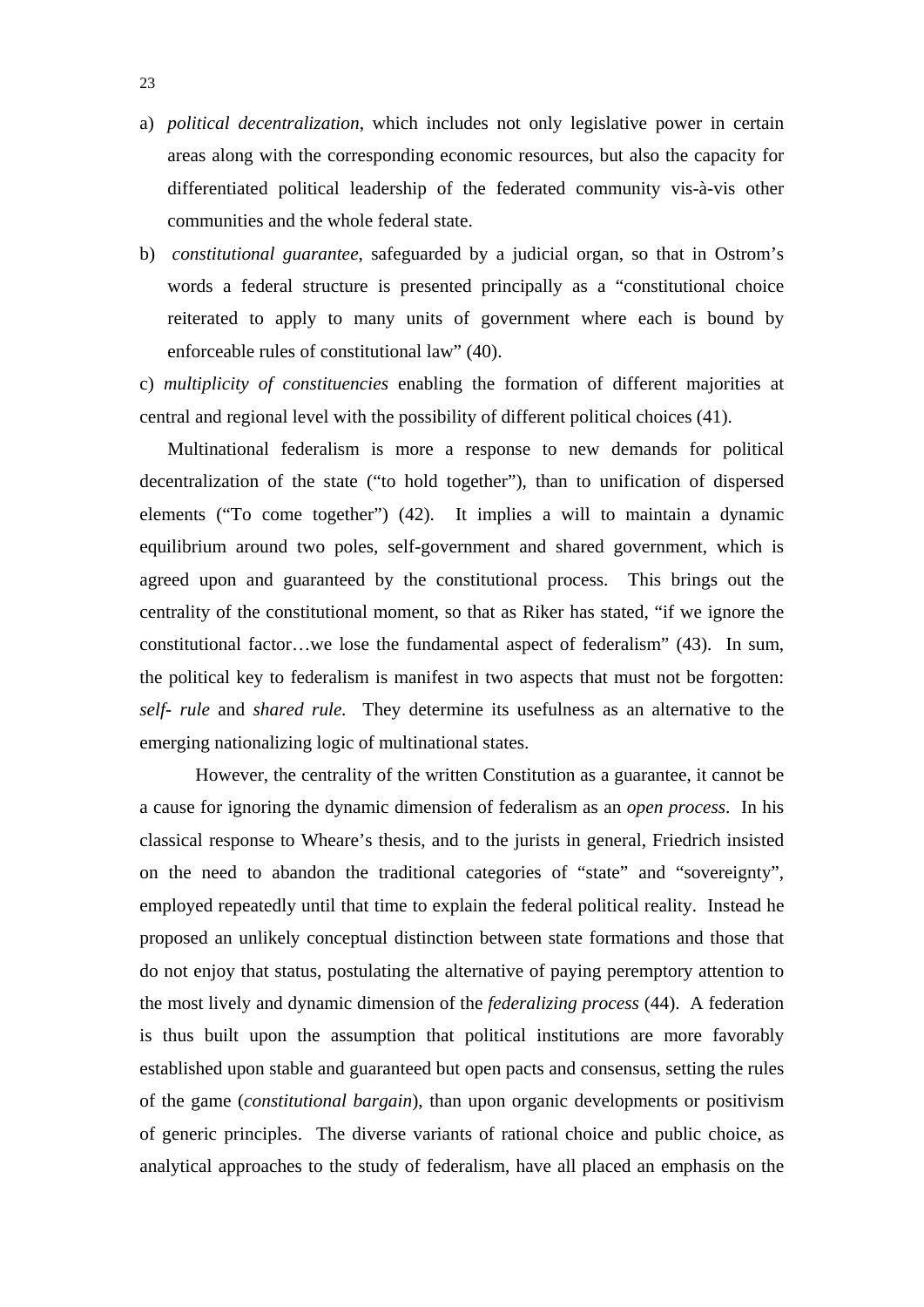agreements between actors as a result of the political and economic conditions of the environment.

Initial economic and fiscal studies of federalism, while principally applying a normative dimension to their analysis, were able to highlight the degree to which political decentralization encourages the appearance of competitive conditions in the supply of public goods and services. This gives credence to the idea that federalism is ahead of the centralized state in being able to satisfy the citizen's preferences, which in these initial models are considered given, complete and transitive (45). Thus, the federal state is able to satisfy the preferences of a greater number of citizens precisely because it encourages different solutions from one state to another, assuming that these preferences are not distributed evenly among the population. This grants the federal system an ultimate superiority over the majoritarian democratic model (46).

 Its subsequent development followed especially through the research program of *constitutional political economy*, which principally dedicated itself to the analysis of the effects of federalism. It focussed on providing, through a lens that was broader than just politics - reaching beyond normative to "positive", a vision of federalism as a mechanism for controlling the interventionist discretion of the state, dissolving this monopoly. The traditional model of Tiebout emphasizes the possibility of *exit* because of its low cost in a federal state, which encourages "voting with the feet". In contrast, Buchanan's argument is based on a different motivational assumption of the federal implementation of efficacy criteria, referring instead to the position of the Leviathan interested in maximizing taxes. Thus, Brennan and Buchanan carry out a cost/benefit analysis that conceives of federalism as the dispersal of fiscal authority between several federal levels in competition with each other, thus limiting the taxation potential (47). Federalism thus decreases the high mobility costs characteristic of a centralist state, thus blocking bureaucratization since it provides disincentives to fiscal pressure. In this fashion, interstate competition in search of greater fiscal resources and mobility between diverse federated units constitute two substantial axes of the federal model. In sum, greater efficiency is achieved by a plurality of federated units committed to competing with each other, which strengthens the cultural, political and economic wealth of federal multinationalism.

 Riker would eventually be the one to address the decisive question of the reproduction of federalism and its stability as a structure, using arguments that are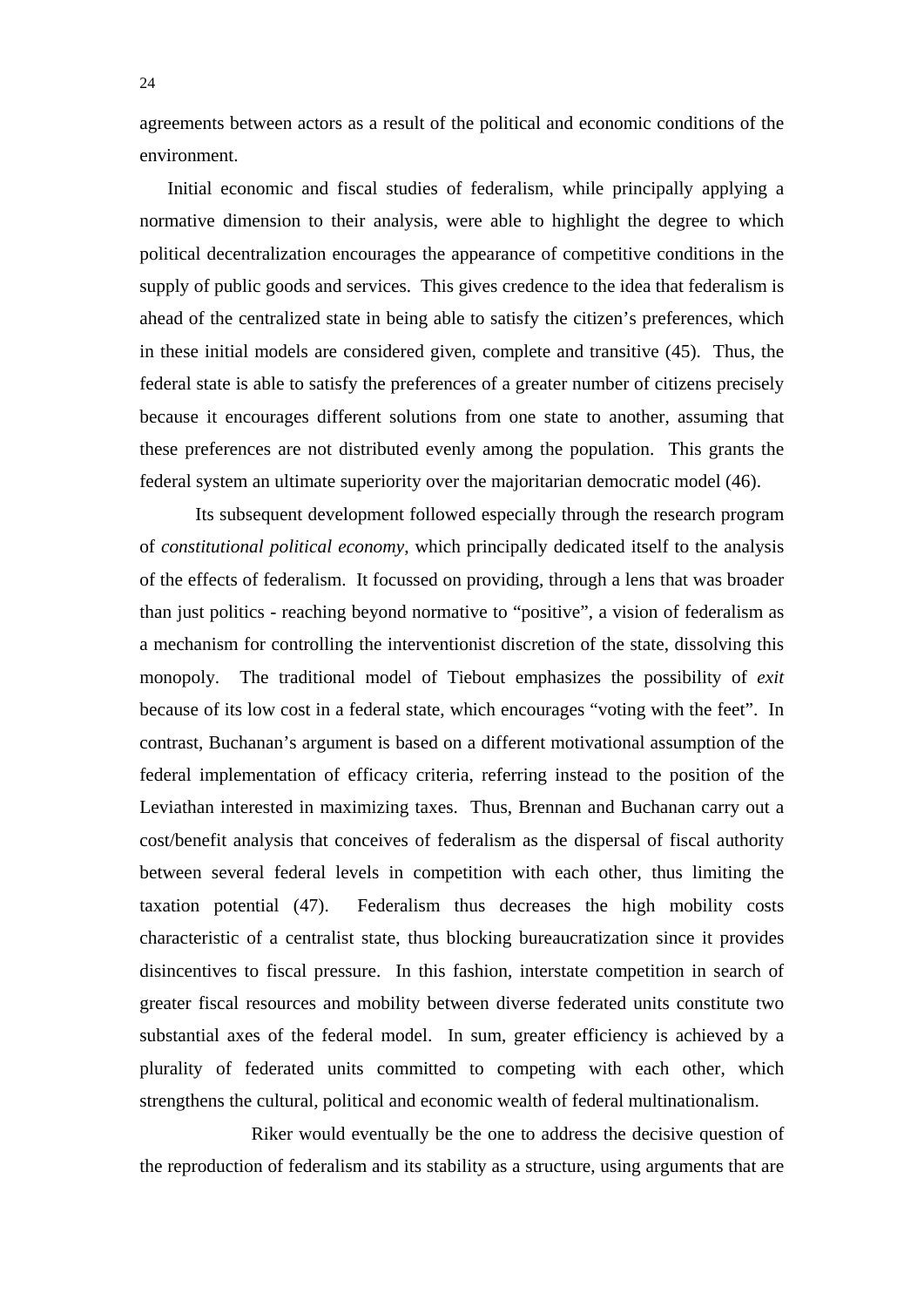of interest to us. In contrast with the behavioralism of the pluralist political theory, Riker will outline the stability of the US political system using purely institutional factors, in such a manner that central to his analysis will be the issue of federalism. This researcher (48) highlighted four decisive elements concerning the analysis of the *self-perpetuating* character of federal institutions: a) the requirement that political representatives reside in the state they represent; b) the variety of manners of electing a representative at the national level; c) the absence of power to dissolve the legislature; d) the existence of strongly decentralized parties.

 In fact, the constitutionally-guaranteed territorial separation of powers is strengthened by the organizational decentralization of the parties, which avoids the establishment of a stable national leadership, thus blocking the formation of menacing majorities that might threaten the constitutional separation of powers. Since the legislators are elected according to rules established by their respective states, in electoral campaigns organized at a local level by the parties, and the president is unable to significantly influence the electoral outcome, there are few incentives to form centralized organizations at a federal level. As a result, the legislature defends the interests of the federated states against the "national" state.

 On the other hand, the desire to win the presidency puts the breaks on local fragmentation, creating incentives for party coalitions at a federal level in order to compete in the election of the president. This decentralization/centralization equilibrium is spurred on by the rules of the game, bringing us back to the central status of the constitution as the outcome of an agreement that provides advantages to those who enter into it. Although never expressly stated, the underlying argument in Riker's work is that the conforming capacity of institutions leads us in one sense or another to question the basic assumption of the rational choice model, not only regarding federalism but also towards politics in general: the notion that preferences are given and complete. Both Arrow, and Riker himself, pointed out that from the same preferences it is possible to arrive at different outcomes depending on the aggregation procedures and decision making mechanisms used. In addition, analyses of institutions derived from economic theory will insist upon the fact that the success of collective decisions does not depend only on revealed preferences, but also on the capacity of the institutions to "wash", purify and even produce preferences. Institutions do matter, not so much in their capacity to restrict the actor's possible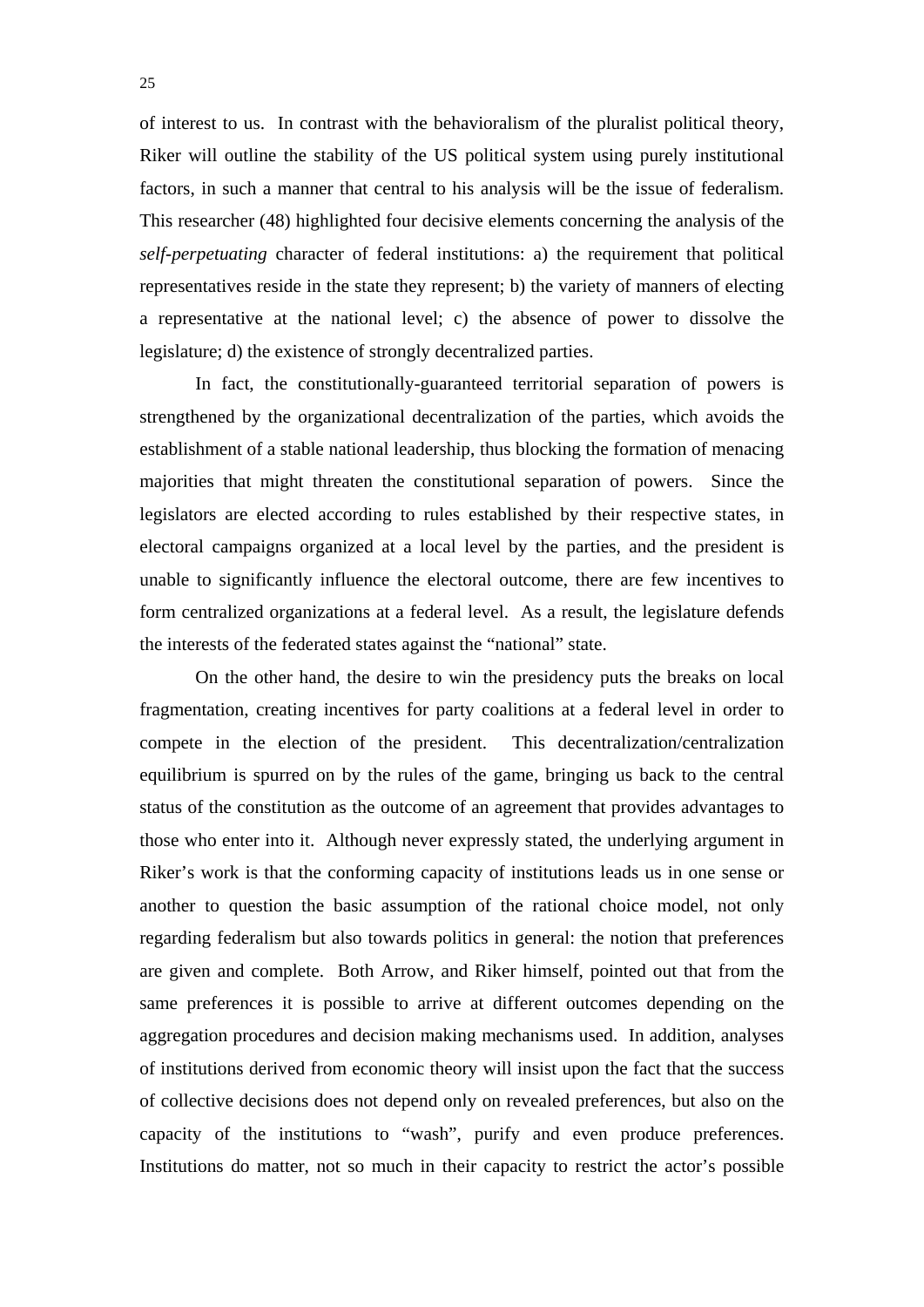course of action in pursuing his or her interests, but most of all because institutions are able to directly determine the interests and actors present .

 The analytical axis that traditional studies majored on (federated states-federal state, dual federalism, national federalism, etc.) is now complicated by an additional level: the relationship between the federated states themselves, as a key level of the federal structure and processes. The substitution of hierarchy by competition, leaving aside the obsolete concepts of "sovereignty" and "state", implies an equal and nonhierarchical distribution of political power as a series of relations between equals, especially between the federated states themselves as a decisive level of analysis. All this highlights the usefulness of federalism in leading a multinational state to achieve solidarity through institutional arrangements.

 For Breton federalism illustrates, or should illustrate if correctly formulated, the benefits of competition between institutions as such. This Canadian economist defends *competitive* federalism against the *cooperative* federalism of mononational states such as Germany, where "collusion, conspiracy and conniving between administrators and those administered" occurs and in the end joint decisionmaking is done inefficiently, negating the political decentralization characteristic of federalism. Shared powers, whether vertically between different levels of government (federal state, federated states) or horizontally between similar levels of government (federated states), both give life to the federal process (48). Among the mechanisms that stimulate efficiency, Breton first of all lists the Senate, as long as it is not constituted by proportional representation according to population. The federal Senate would thus carry out three functions in a federal system: 1) in a vertical competition sense, it introduces a confrontation between center/periphery which highlights peripheral demands; 2) in the horizontal competition sense it strengthens political equality, which creates pressure for economic equality, which is sine qua non for beneficial competition, requiring transfers that equalize the federated units; finally, 3) the federal Senate provides an arena for competition, avoiding restrictions to or lack of competition.

The ability of a second territorial chamber to function correctly would be determined by factors such as the index of representation of the federated units or the structure of the party system. Even more decisive than this institutional presence is the requirement that the federated states carry the weight of their own financial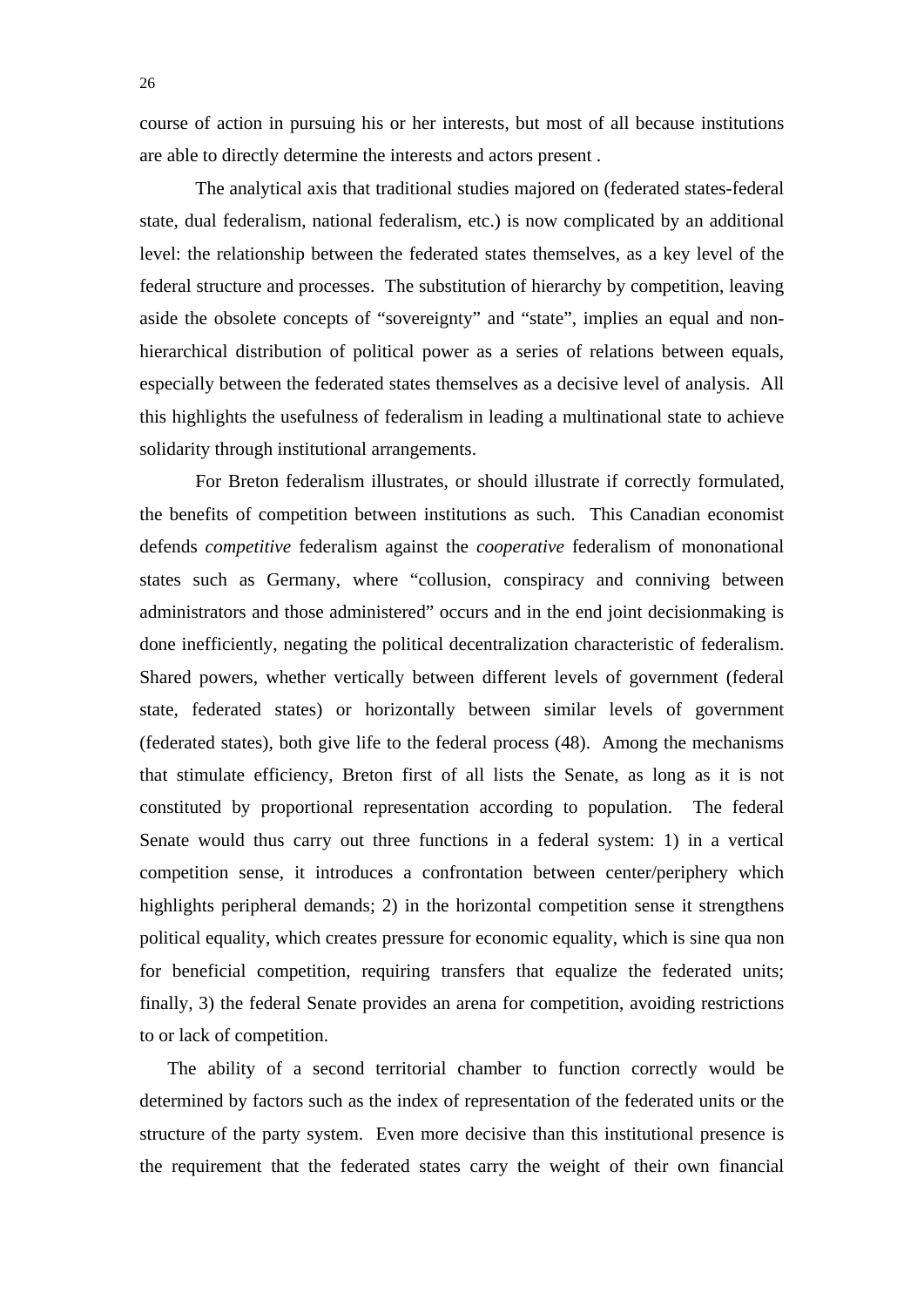decisions, with the subsequent citizen accountability, and not be able to unload the costs of their own decisions on other states. Territorial solidarity must not imply irresponsibility, creating non-competitive parasites, dependent on handouts.

 This would be an extremely pernicious effect, as Brosio and others underwrite: a federated state that with a permissive policy would increase its level of wellbeing through, say, industry and banking expansion in its territory, would then find part of its wealth transferred outside its territory as aid to other areas. Nonetheless, the allocation of resources would be ideal, as the companies would be located in the most adaptable areas. There would be a need for framework agreements in the federal arena to avoid externalities (a weakening of environmental protection measures, worsening in the level of underdevelopment, etc.), and to avoid the *fiscal illusion* trap - an economy that parasitically depends upon handouts and circumvents making its citizens fiscally responsible - or the *race to the bottom*, deteriorating non-competitive conditions for the installation of industry and services. This need not imply a process of regulation at a higher level by the federal state, but rather might be implemented through *cooperative* federalism techniques (49). Examining the actors realistically, Salmon has insisted that citizens do evaluate the services provided by diverse federated states, comparing services and using this evaluation when it comes time to vote. The dimension of experimentation and innovation that is linked to territorial distribution of power would also derive from the *incentive scheme* of the federal competition logic(50).

Similarly, but from a neo-institutional standpoint of positivist constitutional theory, Weingast adds a third to Riker's two structural characteristics of federalism. Along with Riker's two levels of governmental organs - political decentralization with distribution of power between levels and a constitutional guarantee of this process, would be the dispersal of the loci of economic regulatory authority. Thus, the socalled *market-preserving federalism* would be built upon Tiebout's ideas, implying along with political decentralization and constitutional guarantees, two additional conditions: that the capacity for regulating the economy not be monopolized by the federal state and that the federated states not be able to create barriers to the goods and services offered by other states (federal or federated) ( 51). There are clear advantages: no monopolization of the global power to intervene in the economy, and competition between the federated units. In this way: a) only the economic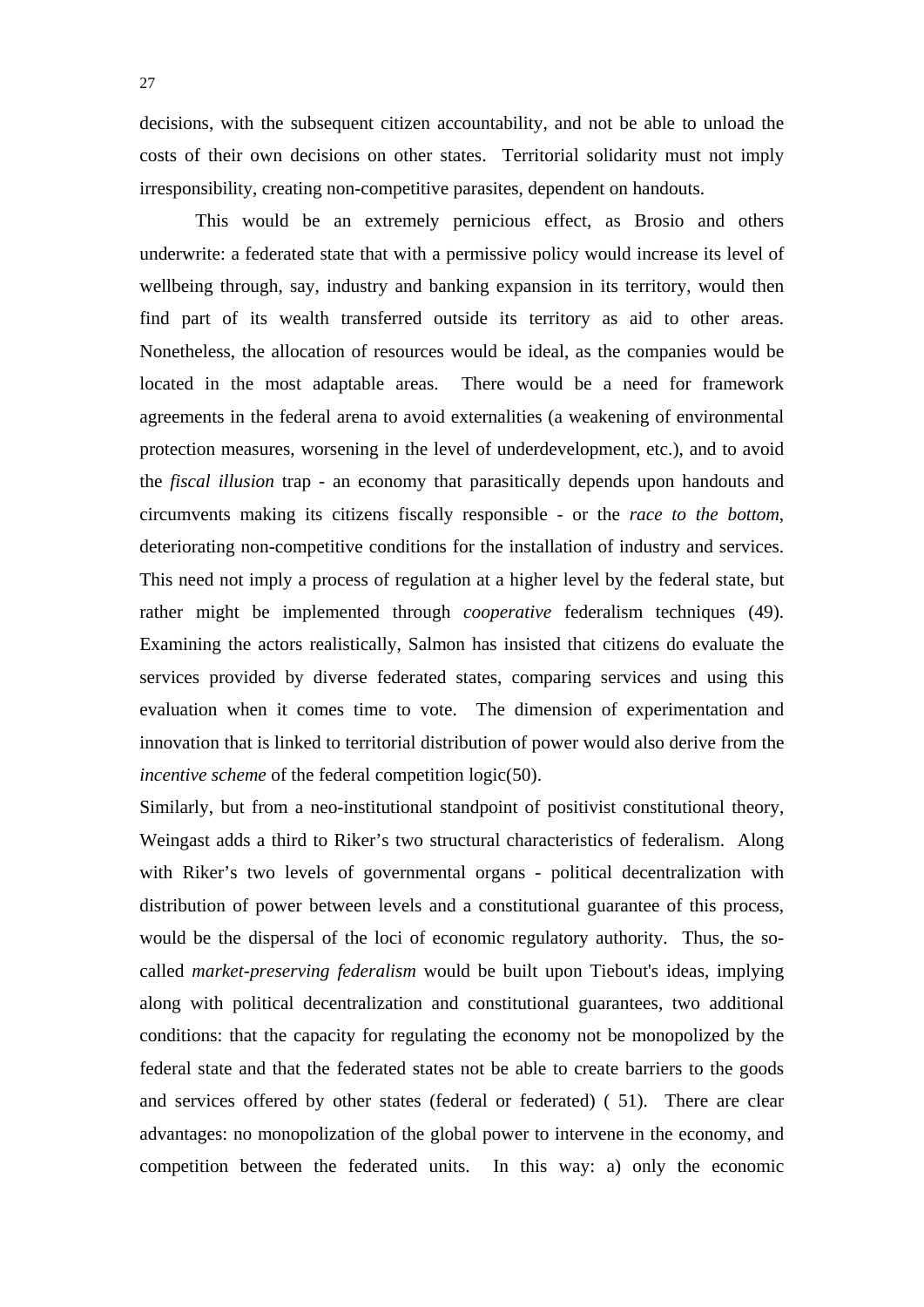restrictions which citizens are willing to pay for will survive in the mid-range; b) the states will compete for residents and economic activity using their respective public policies instruments; c) shared fiscal responsibility would imply financial controls: citizens, politicians and investors would be vigilant of how taxes are spent. In this manner federalism considerably decreases the danger of income-seeking in the public sector, avoiding the formation of the classical "distribution coalitions", a parasite economy that is dependent upon subsidies and clientelist practices, such as exchanging votes for resources flowing from an external tax source.

 If we empty these analyses of their neoliberal flavor, and retain the plausibility of their arguments, it is possible to postulate that *competitive* federalism may become, not a substitute as Weingast demands, but rather a complementary factor to *cooperative* federalism. In effect, cooperative federalism (52) owes its existence to policies directed toward the public interest, and developed in close linkage with the Welfare State. Social policies involving scarce resources require cooperation, through joint decisionmaking and not merely coordination between different levels of federated and federal governments. Oates has pointed out the pertinence of cooperative techniques that limit fiscal autonomy, which tends to create a lack of solidarity between rich and poor states, encouraging unequal development. But the price to pay, the dark side of the undeniable efficacy and social sense of extreme cooperative federalism, has also been a part of historical experience. There are four problems which scholars point out: 1) deparlamentarization of the political realm by a "federal state of governments", and along with a primacy of the executives a neocorporatist autonomy of the bureaucrats and technocrats - thus giving birth to a sort of "high civil servant oligarchy". 2) An exorbitant requirement for consensus through decisionmaking mechanisms that require unanimity or qualified majorities that become incentives for broad coalitions that diffuse political responsibility, weakening the possibilities of democratic control, and worst of all, grievously eroding political pluralism. 3) Generating *rent-seeking* in the public sector, with subsidy parasites and new forms of party clientelism, etc. 4) Centralization and erosion of the self-government of the federated states justified by the efficacy of global planning. In sum, the four critical arguments point toward a similar global problem - the deficit of political and economic power in cooperative neocentralism. Competitive federalism would thus provide an element of skepticism in politics, while also reminding us of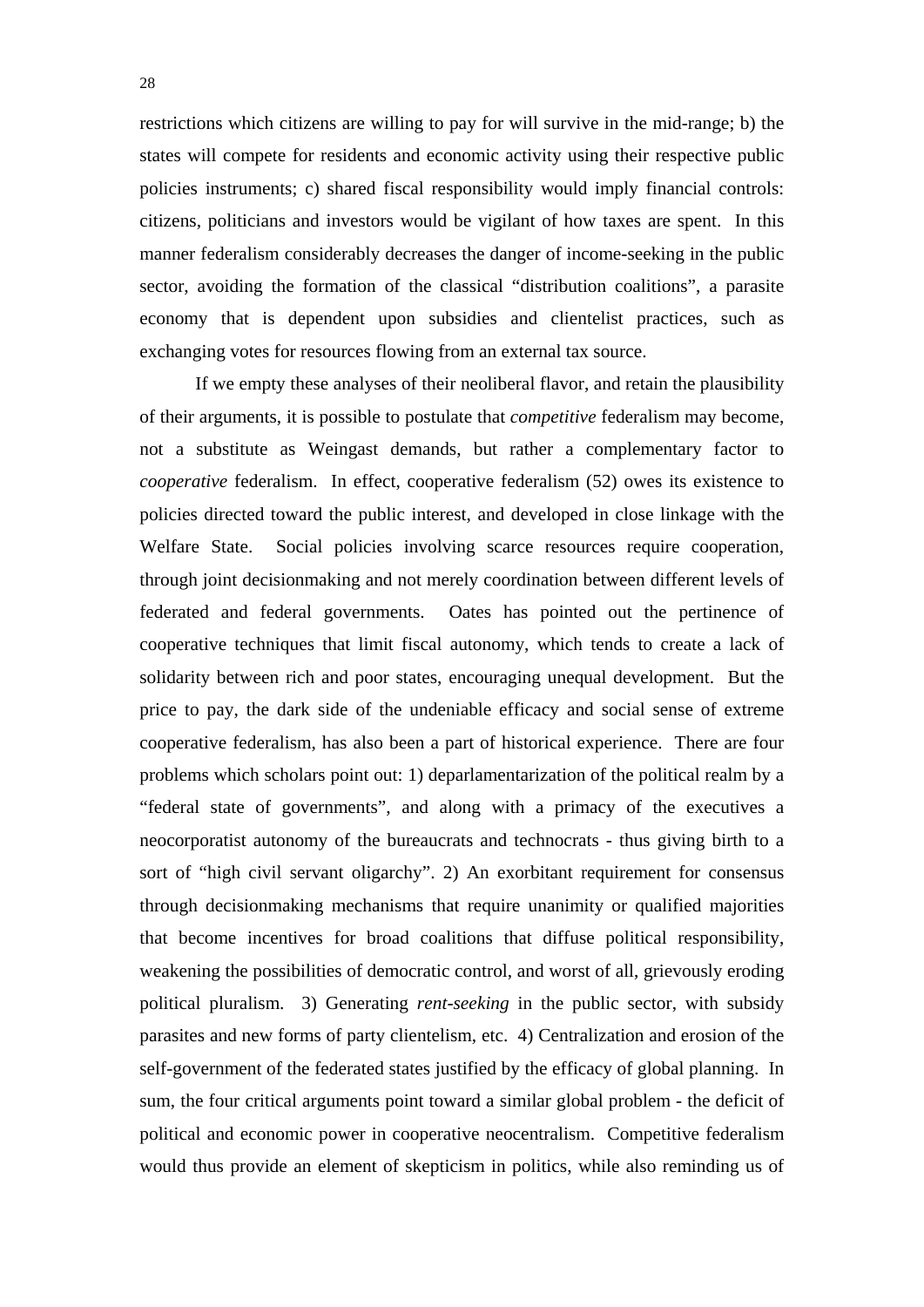the need to avoid collusion of interests in the political class, unrestricted autonomy of the bureaucracies vis-a-vis the citizen's interests, or surrendering fiscal responsibility which links outflows to taxable income, etc.

 Nevertheless, cooperative techniques are fundamentally important in the case of asymmetrical federalism, seen as an open and negotiable solution providing stability and harmonious coexistence in a multinational state, rather than a strategic prelude to secession. Asymmetrical or territorial federalism is that in which federal units coincide broadly with the territorial location of the diverse national or regional groups existing in a state. It is distinguished from non-territorial federalism basically in the heterogeneity of its federated state powers and the central nature of its linguistic and educational regimes. But asymmetrical federalism cannot in any fashion imply erosion of the interterritorial solidarity of the member states, which would then maintain or reinforce existing inequalities. The shared and cooperative dimension of federalism is central to the defense of the Welfare State, providing mechanisms for social equality, stabilization and legitimacy of the multinational state as a project to achieve egalitarian coexistence.

 Asymmetry, cultural and political not economic, cooperation and competition would thus become principles of a federal and democratic multinational state, as a plausible institutional alternative to the logic of nationalism, secession and nationalizing states.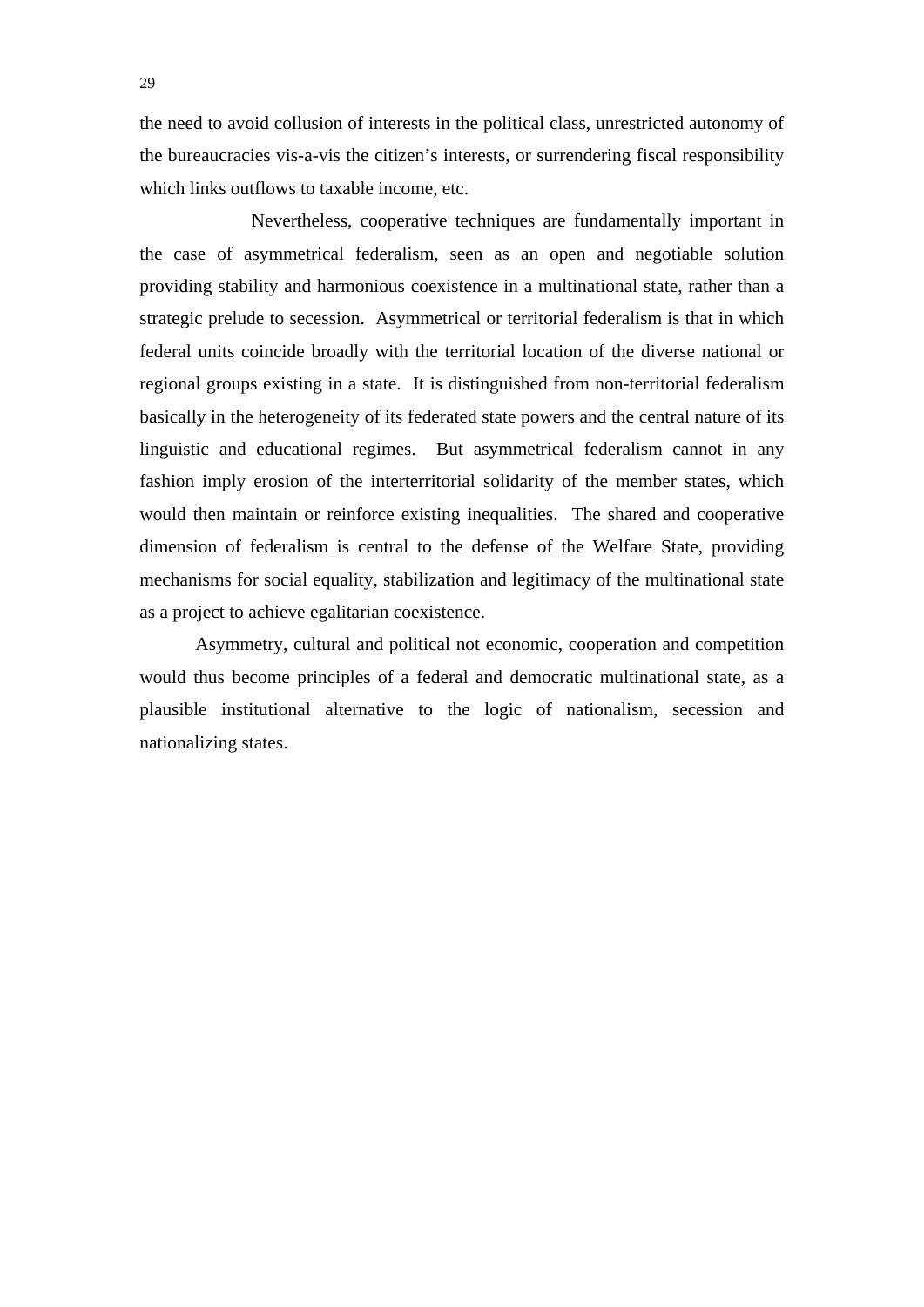#### **NOTES**

- (1) " Like the majority principle, the democratic process presupposes a unit. The criteria of the democratic process presuppose the rigthfulness of the unit itself" Dahl, R. *Democracy and its critics* (New Haven: Yale U. Press, 1989), p. 207
- (2) Linz, J. & Stepan, A. *Problems of democractic Transition and Consolidation*  (Baltimore: John Hopkins, 1996) p. 26
- (3) Nodia, G. "Nationalism and Democracy" in Diamond, L. And Plattner *Nationalism, Ethnic conflict and Democracy* (Baltimore: John Hopkins, 1994) p.9
- (4) Máiz, R. "Los dos cuerpos del soberano: el debate siobre la soberanía popular y la soberanía nacional en la revolución Francesa" in *Fundamentos* Vol I, nº1 pp. 176-214
- (5) "These obscurities not only enable nationhood to generate powerful political communities... they make those communities seem natural" Canovan, M. *Nationhood and Political Theory* (Chetelnham: E. Elgar, 1996) p. 2
- (6) See Warren, M. "Deliberative Democracy and Authority" *American Political Science Review,* Vol. 90, Nº1 March 1996, pp. 46-60; and Máiz, R. "On Deliberation: Rethinking Democracy as Politics Itself" in E. Gellner (ed.) *Liberalism in Modern Times* (London: CEU, 1996) pp. 145-171
- (7) Kymlicka, W. *Multicultural Citizenship* (Oxford: Oxford U. Press, 1995) p. 76
- (8) Smith, A.D. *The Ethnic Origin of Nations* (Cambridge: CUP, 1986) p.15
- (9) Tamir, Y. *Liberal Nationalism*, (Princeton: Princeton U. Press, 1993) p. 33
- (10)Taylor, Ch. *Philosophy and the Human Sciences* (Cambridge: CUP, 1985) p. 25
- (11)Tamir. Y. Op. Cit p. 90
- (12) "Our nationalism is not presented as nationalism, which is dangerously irrational, surplus and alien...our nationalism appears as "patriotism" Billig, M. *Banal Nationalism* (London: Sage, 1995) p. 55
- (13) See McGarry, J. and O'Leary, B. *The Politics of Ethnic Conflict Regulation* (London: Routledge, 1993) pp. 1-41
- (14)Miller, D. *On Nationality* (Oxford: Oxford U. Press, 1995) pp. 49-73
- (15) Anderson, B. *Imagined Communities* (London: NLR, 1983) p. 13
- (16) Kymlicka, W. Op. Cit. P. 35
- (17)Taylor;Ch. *Multiculturalism and "The Politics of Recognition"* (Princeton: Princeton U. Press, 1992) p.47.
- (18) Van Parijs, Ph. *Real Freedom For All* (Oxford: Clarendon Press, 1996)
- (19) Huber, Ragin & Stephens "Democracy, Constitutional Structure and The Welfare State" *American Journal of Sociology,* 99-3, pp. 668-674
- (20)Miller, D. Op. Cit p. 23
- (21)Taylor op. Cit p. 23
- (22)Raz, J. "Multiculturalism: a liberal perspective" *Dissent* winter 1994 pp. 67- 78; Sartori, G. "Pluralismo, multiculturalismio e estranei" *Rivista Italiana di Scienza Politica,* XXVII, nº3 1997 pp. 477-493
- (23)Rawls, J. *Political Liberalism* (New York: Columbia U. Press, 1993) p. 65
- (24)Brubaker, R. *Nationalism Reframed* (Cambridge: CUP, 1996), pp. 79-98
- (25)Linz, J. "Plurinazionalismo e Democrazia" *Rivista Italiana di Scienza Politica,*  XXV, nº1, 1995 pp. 21-50
- (26) Dahl, R. *Democracy, Liberty and Equality* (Norwegian U. Press, 1986) pp. 114- 126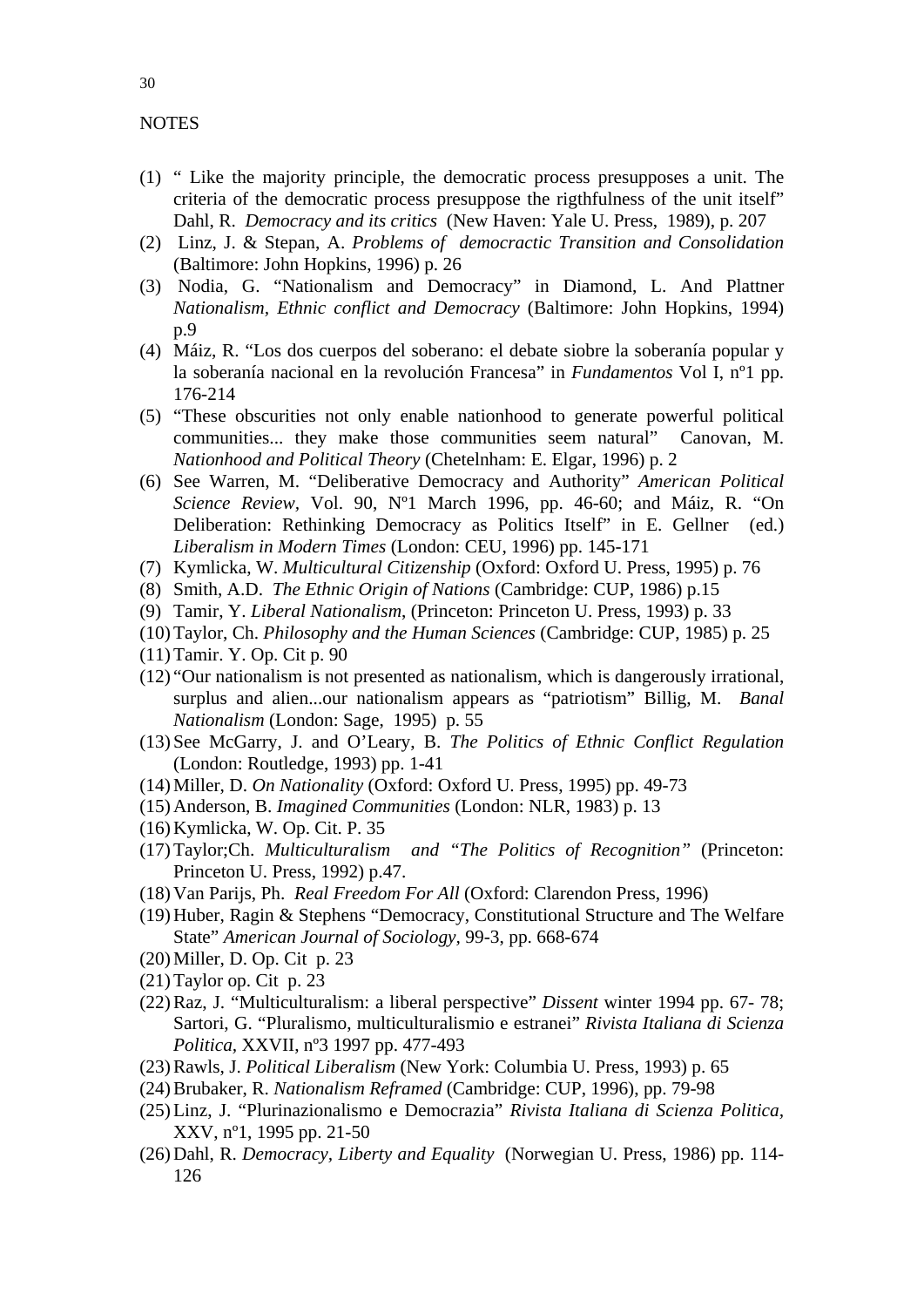- (27)Brubaker, R. *Nationalism Reframed* cit. p. 43
- (28)Máiz, R. "Nacionalismo y Movilizacion Política" *Zona Abierta*, Madrid, 1997, Nº79, pp: 167-217
- (29)Meadwell, H. "Transitions to independence and ethnic nationalist mobilization" in Booth, James and Meadwell *Politics and Rationality* (Cambridge: CUP, 1993)
- (30) Stavenhagen, R. *Ethnic Conflicts and The nation State* (London: MacMillan, 1996) p. 47
- (31)Miller, D. *On Nationality* cit. pp: 43,70
- (32)Tamir, Y. *Liberal Nationalism* cit. pp:32,48
- (33)Máiz, R. "Dilemas del nacionalismo democrático" *Claves de Razón Práctica*, Madrid, 1997 pp. 32-38
- (34) A. Stepan "Toward a New Comparative Analysis of Democracy and Federalism: Demos constraining and Demos enabling Federations" Paper for the Panel Comparative Questions, Meeting of the International Political Scvience Association, XVII World Congress, Seoul 1997; Juan Linz "Democracy, Multinationalism and federalism" Working Paper, CASS, Madrid, 1997
- (35)Requejo, F. "Pluralismo, democracia y federalismo" en *Revista Internacional de Filosofía Política* Madrid, Mexico nº 7, 1996 pp. 93-120
- (36)Elazar, D. *Exploring Federalism* (Tuscaloosa: University of Alabama Press, 1987) p. 37
- (37)Weber, K. *Kriterien des Bundesstaates,* (Braumüller: Wien, 1980)
- (38)Lijphart, A. *Democracies: Patterns of Majoritarian and Consensus Government in Twenty-one Countries*(New Haven: Yale U. Press, 1984)
- (39)Riker, W. *Federalism* (Boston: Little Brown,1964); Watts, R. *Comparing Federal Systems in the 1990s* (Kingston: Queen's University, 1996)
- (40) Ostrom , V. *The Political Theory of a Compound Republic* (Blacksburg: Va, 1971) p. 25
- (41)Weingast, B. "Constitutions as Governance Structures: The Political Foundations of Secure Markets" *Journal of Institutional and Theoretical economics,*149,1, 1993 pp. 286-311
- (42) Stepan, A. "Toward a New Comparative Analysisi..." cit. p. 4
- (43)Riker, W. Op. Cit. p34. For Dahl federalism "is a system in which some matters are exlusively within tha competence of certain local units and are constitutionally beyond the scope of the autorithy of the national government; and where others natters are constitutionally outside the scope of the smaller units" in *Democracy, Identity and Equality* cit. p 114. But that national forces must be structurally restrained from infringing on the federal bargaining is only a necessary but not sufficient condition for durable federalism; regional temptations to renege on federal arrangements must be checked by the application of legal rules enforced by an independent judiciary. Bednar, Eskridge and Ferejohn "A Political theory of Federalism", Woerking Paper, Stanford, 1997
- (44) Friedrich, C. *Trends of Federalism in Theory and Practice* (New York: Praeger, 1968)
- (45) See Mueller, D.C. "Federalism" in *Constitutionnal Democracy* (Oxford: Oxford U. Press, 1996) pp 77-93
- (46)Lane, J. E. & Ersson, S. *Political Institutions and Their Political Consequences* 1998 Geneve, pro ms.